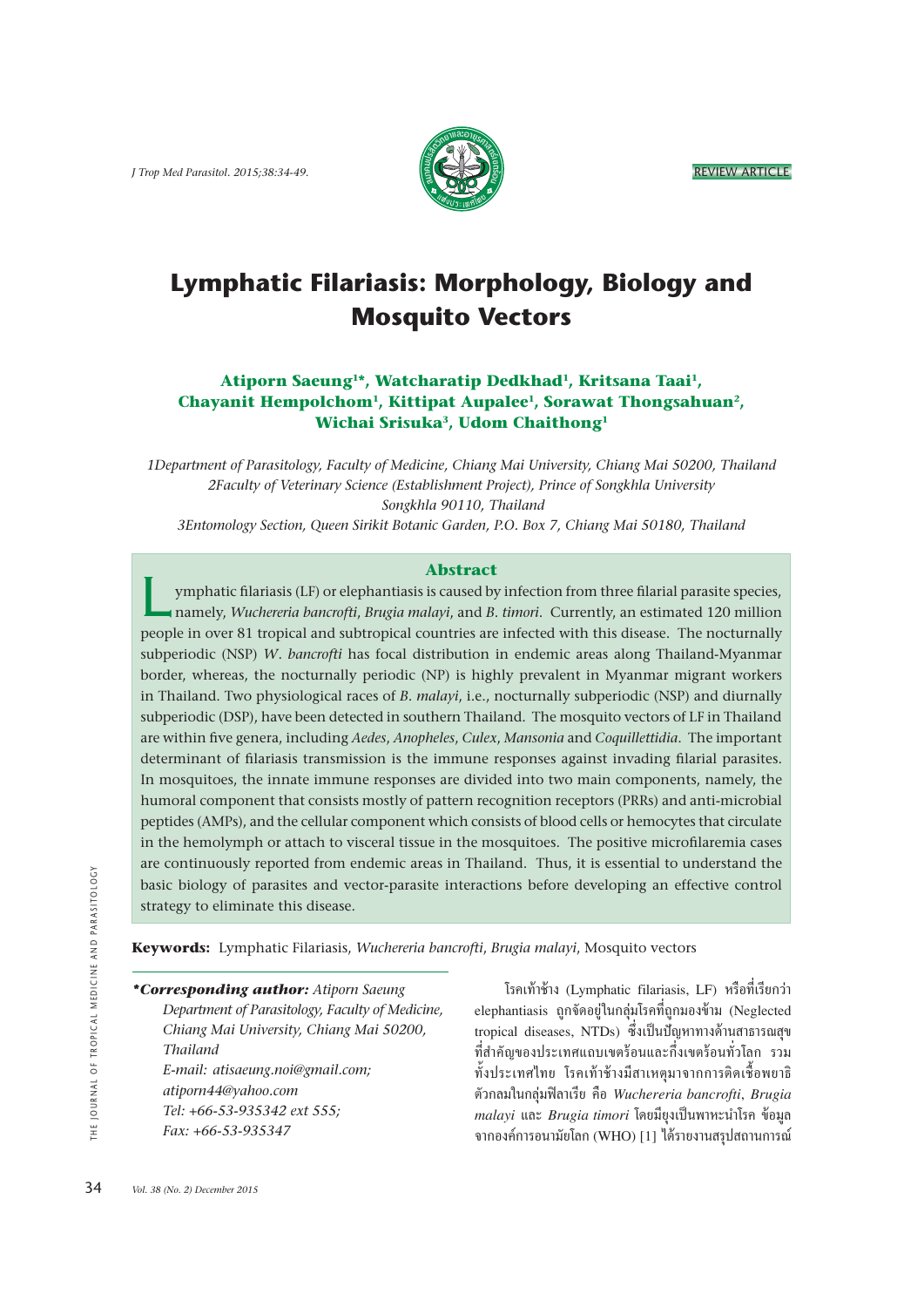โรคเท้าช้างในปัจจุบันว่า มีประชากรประมาณ 120 ถ้านคน ์ ติดพยาธิโรคเท้าช้าง กระจายอย่ใน 81 ประเทศทั่วโลก [1] โดย ประชากรชายประมาณ 25 ล้านคน พบภาวะถงอัณฑะบวมน้ำ (hydrocele) และอีกประมาณ 15 ล้านคน ซึ่งส่วนใหญ่เป็น เพศหญิง พบภาวะบวมน้ำเหลือง (lymphedema) และมีภาวะ เท้าช้าง การติดเชื้อร้อยละ 90 ของโรคเท้าช้าง มีสาเหตุจากพยาธิ ฟิลาเรีย W. bancrofti และอีกประมาณร้อยละ 10 เกิดจากพยาธิ ฟิลาเรีย *B. malavi* ในขณะที่พยาธิฟิลาเรีย B. timori พบน้อย ึกว่าร้อยละ 1 และพบในประชากรที่อาศัยอยู่ในประเทศอินโดนีเซีย และดิมอร์-เลสเต [2] อย่างไรก็ตาม มีรายงานพบการติดพยาธิ ฟิลาเรีย *W. bancrofti แ*ละ *B. malayi* ในผู้ป่วยคนเดียวกันที่ ประเทศอินโดนีเซียอีกด้วย [2] ทั้งนี้มีประชากรประมาณ 1,230 ถ้านคน ใน 58 ประเทศทั่วโลกที่อาศัยอยู่ในพื้นที่เสี่ยงต่อการติด ี พยาธิโรคเท้าช้าง ดังนั้นองค์การอนามัยโลกจึงจัดตั้งโครงการกำจัด โรคเท้าช้างขึ้นในปี พ.ศ. 2543 ซึ่งมีเป้าหมาย คือ การกำจัดโรค ้ เท้าช้างที่เป็นปัญหาให้หมดไปภายในปี พ.ศ. 2563 [1]

พยาธิสภาพและอาการทางคลินิกของผู้ป่วยโรคเท้าช้างจะ ้มีลักษณะที่แตกต่างกันออกไป จึ้นอยู่กับปัจจัยหลายด้าน เช่น ึการระคายเคืองของระบบน้ำเหลืองที่เกิดจากตัวพยาธิ การตอบ สนองของระบบภูมิค้มกันของร่างกาย และการติดเชื้อซ้ำจาก แบคทีเรียหรือเชื้อรา [4] โดยพยาธิสภาพที่เกิดจากพยาธิฟิลาเรีย W.*bancrofti* ส่วนใหญ่พบบริเวณระบบน้ำเหลืองเหนือเข่าขึ้นไป ้จนถึงอวัยวะสืบพันธ์ ในขณะที่พยาธิฟิลาเรีย *B. malavi ทำ*ให้ เกิดพยาธิสถาพที่บริเวกเต่ำกว่าเข่ากงบา

## ลักษณะอาการทางคลินิกของโรคเท้าช้าง แบ่งออกเป็น 4 ึกล่ม คือ

(1) ระยะไม่แสดงอาการ เป็นระยะที่ผ้ป่วยไม่แสดงอาการ ผิดปกติใด ๆ อาจตรวจพบหรือไม่พบไมโครฟิลาเรียในกระแสเลือด ้ก็ได้ แต่สามารถตรวจพบแอนติเจนของพยาธิตัวเต็มวัยในกระแส เลือดของผู้ป่วย (circulating filarial antigen, CFA)

(2) ผู้ป่วยที่มีอาการแสดงเฉียบพลัน เป็นระยะที่พยาธิ ้ตัวเต็มวัยมีการเจริญเต็มที่ และปล่อยไมโครฟิลาเรียออกมา ในกระแสเลือด ผู้ป่วยจะมีใช้ร่วมกับการอักเสบของต่อมและ หลอดน้ำเหลืองเกิดขึ้นซ้ำ ๆ เรียกว่า adenolymphangitis (ADL) [4,5] ซึ่งสามารถแบ่งระยะเฉียบพลันนี้ออกได้เป็น 2 กล่ม คือ ADL ที่เกิดจากสารที่พยาธิตัวเต็มวัยหลั่งออกมา (Acute filarial adenolymphangitis: AFL) อาการและอาการแสดงในระยะ นี้ ได้แก่ มีอาการบวม แดง และปวดเฉพาะที่จากการอักเสบ ของระบบน้ำเหลือง ต่อมน้ำเหลืองโตและอักเสบ ตำแหน่งที่พบ ึการอักเสบได้บ่อย ได้แก่ เต้านม แขน ขา และอวัยวะสืบพันธ์ นอกจากนี้ผู้ป่วยจะมีอาการใช้ หนาวสั่น ซึ่งผู้ป่วยจะแสดง อาการเหล่านี้นานประมาณ 3-5 วัน และเมื่ออาการดังกล่าวหาย ไปแล้ว อาจจะกลับเป็นซ้ำอีกประมาณ 5-10 ครั้งต่อปี และ ADL ที่เกิดตามหลังการติดเชื้อแบคทีเรียหรือเชื้อรา (Acute dermatolymphangioadenitis: ADLA) ในระยะนี้จะพบอาการ

และอาการแสดงที่เกิดจากการติดเชื้อแบคทีเรีย ได้แก่ เซลล์ ้ เนื้อเยื่ออักเสบ (cellulitis) ต่อมน้ำเหลืองอักเสบเฉพาะที่ ผิวหนัง ้มีลักษณะเป็นผื่นแดงนนหนา (plague-like lesions) ร่วมกับการ อักเสบของชั้นผิวหนัง (diffuse cutaneous inflammation) และ พบว่าการเกิด ADLA ซ้ำๆ เป็นปัจจัยสำคัญที่ก่อให้เกิดภาวะ เท้าช้าง [4]

(3) ผู้ป่วยที่มีอาการแสดงเรื้อรัง คือ ระยะที่มีการอดตัน ี ของระบบทางเดินน้ำเหลืองเนื่องจากเกิดภาวะ ADL ซ้ำ ๆ หลาย ี ครั้ง เป็นเวลานานหลายปี โดยเฉลี่ย 10-15 ปี กลไกที่ทำให้เกิด พยาธิสภาพดังกล่าว ได้แก่ สารที่พยาธิตัวเต็มวัยหลั่งออกมา ้จะกระต้นให้เกิดปฏิกิริยาทางภูมิค้มกันมากขึ้น ต่อมน้ำเหลือง ี และหลอดน้ำเหลืองจะถูกแทรกซึมด้วยเซลล์เม็ดเลือดขาว และ กระตุ้นการแบ่งตัวของเซลล์บุผนังหลอดน้ำเหลือง (lymphatic endothelium) ส่งผลให้ผนังหลอดน้ำเหลืองหนาตัวและ ี่ ตืบแคบลง ทำให้น้ำเหลืองไหลเวียนช้าลง หลอดน้ำเหลืองขยาย โป่งพองออก และน้ำเหลืองคั่ง (Ivmph blockage) ส่งผลให้หลอด น้ำเหลืองแตกออกแล้วไหลไปสู่อวัยวะข้างเคียง เกิดภาวะต่างๆ ้เช่น ภาวะน้ำเหลืองปนมากับปัสสาวะ เรียกว่า chvluria ทำให้ มีปัสสาวะขาวข่นปนไขมัน หรืออาจพบภาวะ chvlocele ที่เกิด จากการรั่วของน้ำเหลืองใหลเข้าสู่ testicular tunica vaginalis ้ ทำให้น้ำเหลืองมีสีขาวขุ่น นอกจากนี้ยังเกิดจากการตอบสนองของ ้ร่างกายโฮสต์ ทำให้เกิดปุ่มแกรนูโลมา โดยมีเซลล์ชนิดต่างๆ มา ้ ล้อมพยาธิไว้ โดยเฉพาะพยาธิที่ตายแล้วอาจมีหินปูนมาเกาะ ทำให้ ้เกิดการการอุดตันของระบบน้ำเหลือง การเสียสภาพ ไม่ยืดหย่น ทำให้ผิวหนังบริเวณนั้นหนาตัว แข็งและขรขระเหมือนหนังช้าง ี เนื่องจากเกิดพังผืด (fibrosis) ภายใน ผลสุดท้ายอวัยวะที่เป็น โรคจะบวมโตซึ่งเรียกว่าภาวะหรือโรคเท้าช้าง (elephantiasis) ้ อวัยวะที่พบบ่อยได้แก่ แขน ขา และอวัยวะเพศหญิง ในผู้ชายมี ้อาการถงอัณฑะบวมน้ำ

(4) ผ้ป่วยที่มีอาการแสดงทางปอด ที่เรียกว่า ทีพีอี (tropical pulmonary eosinophilia, TPE) คือ ระยะที่ผู้ป่วยมื ้อาการของระบบทางเดินหายใจคล้ายกับเป็นโรคหอบหืด ซึ่งเชื่อ ว่าน่าจะเป็นผลมาจากการตอบสนองชนิดภูมิใวเกินของร่างกาย (hypersensitivity) ต่อแอนติเจนของใมโครฟิลาเรีย ผู้ป่วยจะมี ิอาการ คือ ไอมากช่วงกลางคืน หอบเหนื่อย หายใจลำบาก ตรวจ พบเสียงหวีด (wheezing) มีเม็ดเลือดขาวชนิดอีโอซิโนฟิลสงใน เลือด (eosinophilia) และมี serum IgE antibody ต่อแอนติเจน ของพยาธิฟิลาเรียสูง [4,5]

การตรวจวินิจฉัยโรคเท้าช้าง แพทย์ผู้วินิจฉัยจะสอบถาม ประวัติการพักอาศัยหรือเคยอาศัยอยู่ในแหล่งระบาดของโรค (endemic area) และการตรวจร่างกายผู้ป่วย นอกจากนี้ ้มีการพัฒนาการตรวจวินิจฉัยทางห้องปฏิบัติการอีกหลายวิธี เพื่อ ช่วยวินิจฉัยโรคเท้าช้าง [6,7] ปัจจุบันมีวิธีการตรวจวินิจฉัยโรค ้เท้าช้างในคน ได้แก่

(1) การตรวจหาไมโครฟิลาเรียในกระแสเลือด ซึ่งเป็น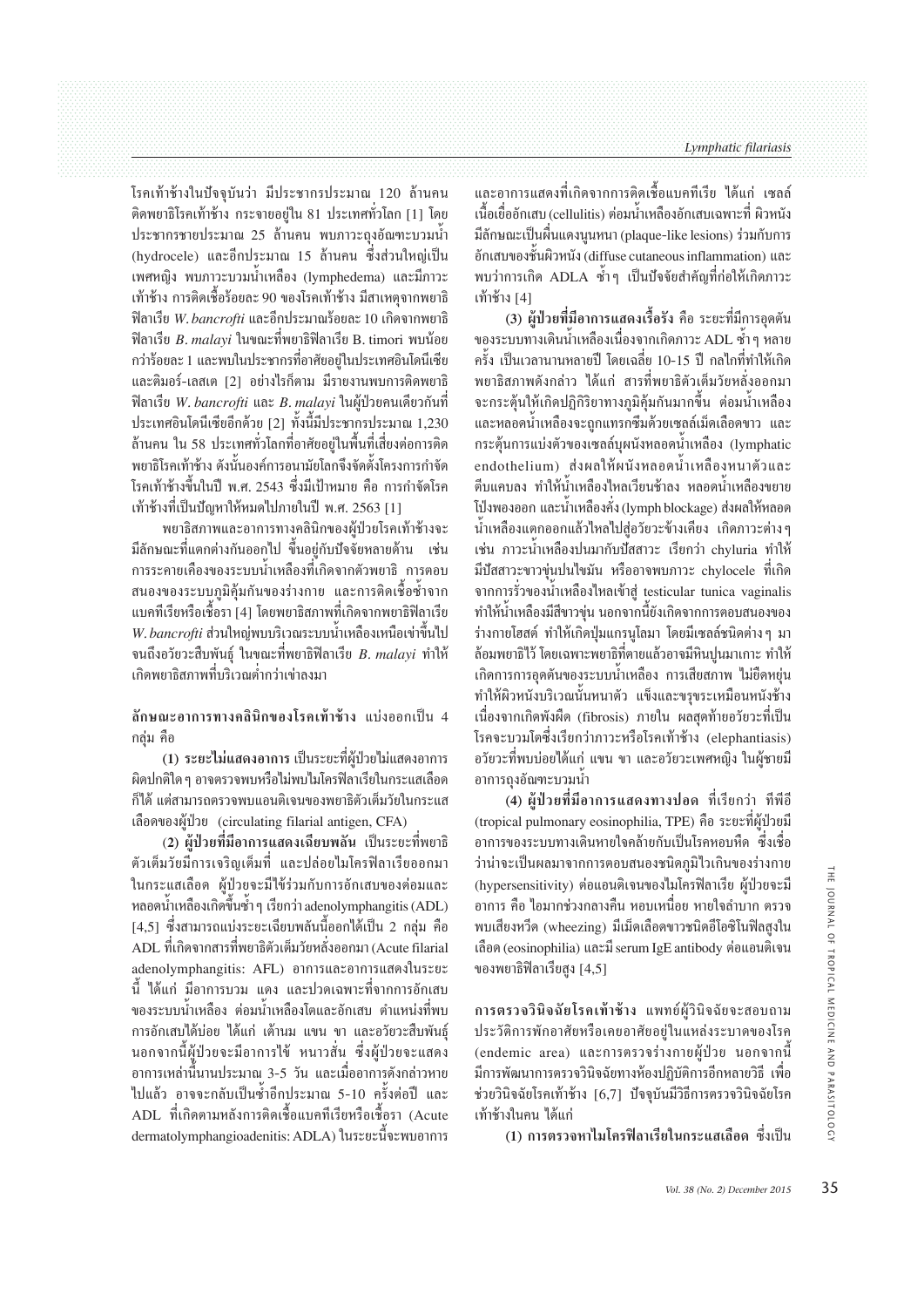#### Lymphatic filariasis

วิธีตรวจมาตรฐานสูง ทำโดยเจาะเลือดผู้ป่วยจากหลอดเลือดดำ หรือจากปลายนิ้ว จากนั้นนำมาสเมียร์บนแผ่นสไลด์ เพื่อทำฟิล์ม เลือดหนาแบบวงกลม (thick blood film) ซึ่งใช้เลือดประมาณ 60 ใมโครลิตร หรือทำฟิล์มเลือดหนาแบบเส้น [8] โดยใช้เลือด ประมาณ 20 ใมโครลิตร หรือทำฟิล์มเลือดบาง (thin blood film) ใช้เลือดประมาณ 20 ใมโครลิตร จากนั้นนำฟิล์มเลือดที่ได้ ไปย้อมสียิมซ่า แล้วตรวจหาไมโครฟิลาเรียภายใต้กล้องจลทรรศน์ ้อย่างไรก็ตาม ข้อจำกัดของวิธีนี้ คือ มีความไวต่ำ เนื่องจากการ ้เก็บตัวอย่างเลือดต้องสอดคล้องกับระยะเวลาที่ไมโครฟิลาเรีย ปรากฏตัวในกระแสเลือดสูงสุด โดยส่วนใหญ่พบไมโครฟิลาเรีย ออกมาในกระแสเลือดในช่วงเวลากลางคืน ทำให้เป็นอุปสรรคที่ สำคัญของทั้งเจ้าหน้าที่ผ้ปฏิบัติการและผู้ป่วยที่มารับการตรวจ วินิจฉัย และต้องอาศัยผู้เชี่ยวชาญด้านปรสิตวิทยาในการจำแนก ิชนิดของพยาธิ [4,7] นอกจากนี้ ยังมีการตรวจหาไมโครฟิลาเรีย จากเลือดอีกหลายวิธี ได้แก่ การตรวจอย่างง่าย (direct smear) โดยการหยดเลือดที่เจาะจากปลายนิ้วบนสไลด์ 1 หยด และหยด น้ำเกลือ 1 หยด จากนั้นปิดด้วย cover glass จะเห็นไมโครฟิลาเรีย ้เคลื่อนใหวเหมือนงเลื้อยอย่างรวดเร็วตามช่องว่างระหว่างเซลล์ ้เม็ดเลือด การตรวจหาไมโครฟิลาเรียในกระแสเลือดโดยการ ทำให้เข้มข้นด้วยวิธีของนอด (Knott's technique) [9] ทำการ ผสมเลือดกับฟอร์มาลินเข้มข้น 2% เพื่อให้เม็ดเลือดแดงแตก แล้วนำไปปั่น เพื่อนำตะกอนมาตรวจ การตรวจโดยวิธีใช้หลอด ฮีมาโตคริต (microhematocrit tube technique) โดยการปั่น ้เลือดในหลอดฮีมาโตคริต แล้วส่องดูการเคลื่อนใหวของพยาธิใน ชั้น buffy coat ด้วยกล้องจลทรรศน์ การตรวจโดยวิธีการกรอง ผ่านแผ่นเชื่อ (membrane filtration technique) [10] และการ ตรวจเลือดภายหลังให้ผู้ป่วยรับประทานยา diethylcarbamazine citrate (DEC) ขนาด 100 มิลลิกรัม เป็นเวลา 15-60 นาที หรือ ีขนาด 300 มิลลิกรัม เป็นเวลานาน 15 นาที ซึ่งเป็นการกระต้น ใมโครฟิลาเรียให้ออกมาในกระแสเลือด [11]

(2) การตรวจทางภูมิคุ้มกันวิทยา ได้แก่ วิธีการตรวจหา แอนติเจน (antigen) ของพยาธิฟิลาเรีย W. bancrofti โดยใช้ โมโนโคลนอลแอนติบอดีชนิด Og4C3 และ AD12.1 ซึ่งมีการ ผลิตขายเป็นชดตรวจสำเร็จรูป โดยใช้วิธี Og4C3 ELISA หรือ Immunochromatographic card test (ICT) หรือ NOW Filariasis card test (NOW<sup>®</sup> Filariasis, Binax, USA) สำหรับพยาธิ ฟิลาเรีย *B. mala*yi ชดตรวจฟิลาเรียแอนติบอดีสำเร็จรูปที่นิยมใช้ กันอยู่ในปัจจุบัน คือ ชุดทดสอบ Brugia Rapid (BR) (Reszon Diagnostics International Sdn. Bhd., Malaysia) ซึ่งสามารถ เรียกว่าวิธี indirect solid-phase immunochromatographic assay [12] และได้มีการพัฒนาชดตรวจวิธี ELISA โดยใช้ โมโนโคลนอลแอนติบอดีชื่อ 17E10 ที่มีความจำเพาะกับพยาธิ  $B.$  $m$ alayi [13] และการตรวจแอนติบอดีชนิด IgG4 subclass ที่ จำเพาะต่อพยาธิชนิดนี้ (antifilarial IgG4 antibodies) [14,15] (3) การตรวจด้วยวิธีทางอณชีววิทยาของพยาธิโรค เท้าช้าง มีอยู่หลายวิธี เช่น วิธี DNA hybridization, วิธี

polymerase chain reaction (PCR), วิธี Multiplex-PCR, วิธี RAPD-PCR,  $\hat{d}$  PCR-linked restriction fragment length polymorphism (PCR-RFLP), วิธี PCR-ELISA, วิธี realtime PCR และวิธี real-time PCR-based high-resoution melting (HRM) [4,12,16-23]

## การรักษาโรคเท้าช้าง

การรักษาตามแนวทางขององค์การอนามัยโลก คือ รักษา แบบกลุ่มปีละครั้ง (annual mass drug administration หรือ MDA) ด้วยยา 2 ชนิด คือ ให้กินยา albendazole 400 มิลลิกรัม ร่วมกับยา DEC 6 มิลลิกรัม/กิโลกรัม หรือ albendazole 400 ้มิลลิกรัม ร่วมกับยา ivermectin 200 ใมโครกรัม/กิโลกรัม (พื้นที่ แหล่งระบาดของ onchocerciasis) สำหรับผู้ป่วยที่อยู่ในระยะ เรื้อรัง ให้รักษาแบบประคับประคองตามอาการ เช่น นวดบริเวณ ที่บวมโตเพื่อกระด้นระบบไหลเวียน และลดการคั่งของน้ำเหลือง ิการใส่ถุงน่องผ้ายางยืดเป็นประจำในเวลากลางวัน เพื่อลดการคั่ง ีของน้ำเหลืองที่อวัยวะส่วนปลาย ในผ้ป่วยที่มีอาการบวมในระยะ แรกควรนอนยกขาสูงในเวลากลางคืน บางรายทำการรักษาโดย การผ่าตัดต่อท่อน้ำเหลือง (Kondoleon operation) และผู้ป่วย ิ ควรทำความสะอาดบริเวณที่มีอาการบวมโตของอวัยวะสม่ำเสมอ เพื่อป้องกันการติดเชื้อราและแบคทีเรีย โดยฟอกให้สะอาดด้วย สบู่ที่ผสม 2% glycerine เป็นต้น [4]

## สัณฐานวิทยาของพยาธิโรคเท้าช้าง

์<br>ในประเทศไทย มีรายงานพบพยาธิโรคเท้าช้าง 2 ชนิด คือ W. bancrofti และ B. malayi ซึ่งตัวเต็มวัย (adult) ของพยาธิ ้ ทั้ง 2 ชนิด อาศัยอยู่ในท่อน้ำเหลืองและต่อมน้ำเหลือง ตัวเต็มวัย ีของพยาธิฟิลาเรีย W. bancrofti มีลักษณะลำตัวยาวคล้าย ้เส้นด้าย สีขาวข่น ผนังลำตัวเรียบ ส่วนปลายหัวค่อนข้างกลม มีป่ม (papillae) ไม่มีริมฝีปาก ปลายหางเรียว พยาธิตัวเต็มวัยเพศเมี่ย ยาว 80-100 มิลลิเมตร กว้าง 0.24-0.30 มิลลิเมตร พยาธิตัว ้เต็มวัยเพศผู้ ยาว 40 มิลลิเมตร กว้าง 0.10 มิลลิเมตร ปลายหาง งอม้วน มี spicules 2 อัน ซึ่งมักยาวไม่เท่ากัน ตอนปลายมีปุ่ม (papillae) รอบทวาร 12 คู่ ระยะใมโครฟิลาเรีย (รูปที่ 1A) ้มีขนาดยาว 244-296 ใมโครเมตร มีส่วนหัวมน ปลายหางเรียว มีปลอกห้มตัว (sheathed) อวัยวะภายในยังไม่เจริญเห็นแต่ ี เซลล์อยู่ทั่วไป เมื่อย้อมสีจะเห็นนิวเคลียสติดสีเข้มเป็นจำนวน ้มากตลอดความยาวของลำตัว ยกเว้นส่วนหัว ที่ไม่มีนิวเคลียส เรียกว่า cephalic space ถักษณะเด่นของไมโครฟิลาเรียของ W. bancrofti คือ ลำตัวโค้งเรียบ ไม่หงิกงอ นิวเคลียสในลำตัวมี ิการกระจายตัวสม่ำเสมอ ไม่ซ้อนทับกัน มีความยาวต่อความกว้าง ของ cephalic space เท่ากับ 1:1 [5,6]

ระยะตัวเต็มวัยของพยาธิฟิลาเรีย  $B.$   $m$ alayi มีลักษณะ คล้ายพยาธิ W. bancrofti ถำตัวยาวคล้ายเส้นด้าย สีขาวข่น ผนังลำตัวเรียบ ส่วนปลายหัวค่อนข้างกลม มีป่ม (papillae) ซึ่งทำหน้าที่เป็นอวัยวะรับความรู้สึกสัมผัส ไม่มีริมฝีปาก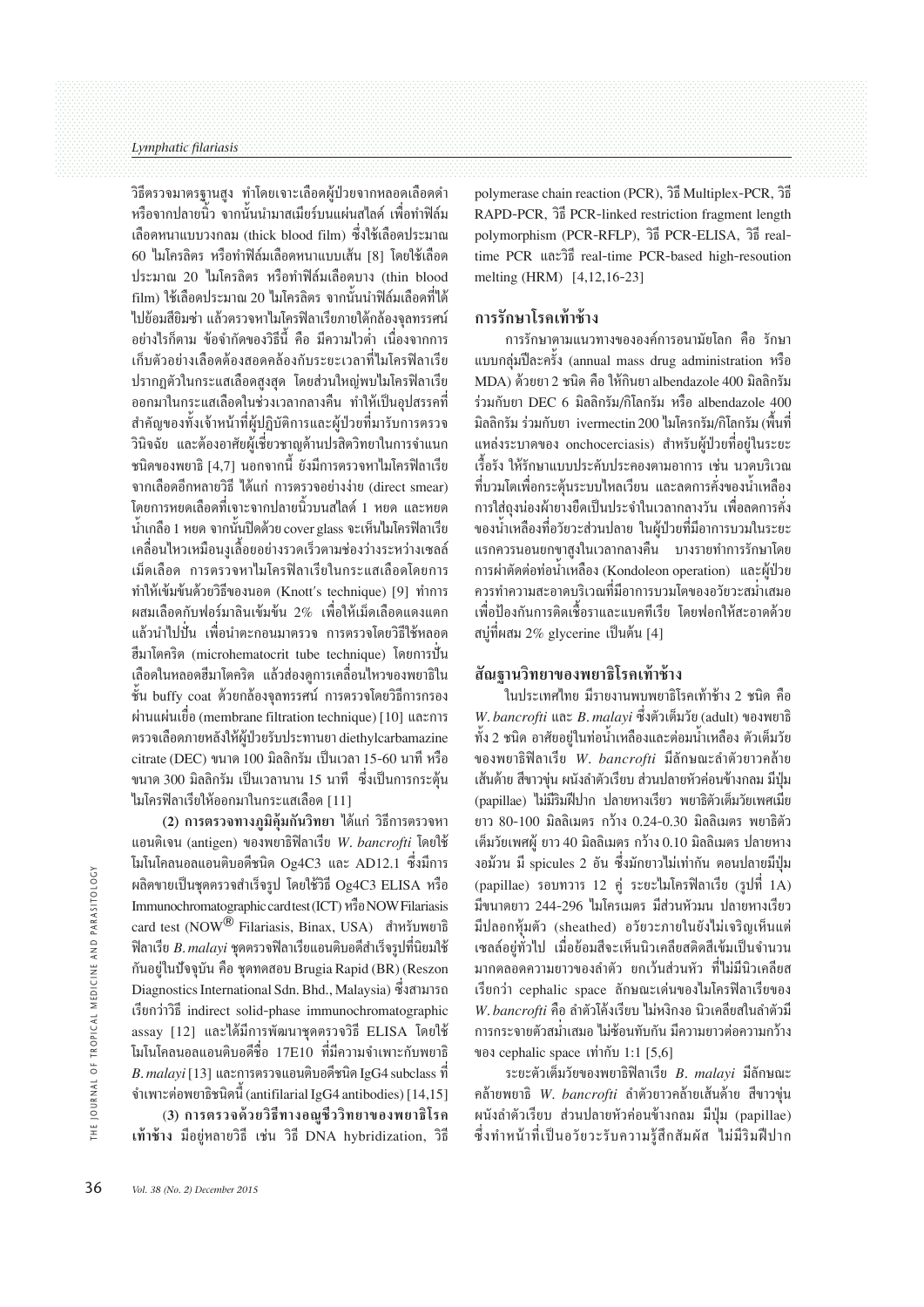ปลายหางเรียว พยาธิตัวเต็มวัยเพศเมีย ยาว 43-55 มิลลิเมตร ึกว้าง 0.16 มิลลิเมตร พยาธิตัวเต็มวัยเพศผ้ ยาว 13-23 มิลลิเมตร ึกว้าง 0.085 มิลลิเมตร ปลายหางขดเวียนซ้าย มี spicules 2 อัน อันซ้ายยาวกว่าอันขวา ระยะใมโครฟิลาเรีย (รูปที่ 1B) มีขนาด 177-230 ใมโครเมตร ส่วนหัวมน ปลายหางเรียว มีปลอกหุ้ม ตัว (sheathed) อวัยวะภายในยังไม่เจริญเห็นแต่เซลล์อยู่ทั่วไป ้เมื่อย้อมสีจะเห็นนิวเคลียสติดสีเข้มเป็นจำนวนมากตลอดความ ี่ ยาวของลำตัว ยกเว้นส่วนหัว (anterior) ที่ไม่มีนิวเคลียสเรียกว่า cephalic space ถักษณะเด่นของไมโครฟิลาเรียของพยาธิ  $B.$  $m$ alay $i$  คือ ลำตัวหงิกงอ นิวเคลียสบริเวณลำตัวมีการกระจาย ้ตัวไม่สม่ำเสมอและซ้อนทับกัน มีความยาวต่อความกว้างของ cephalic space เท่ากับ 2:1 เมื่อย้อมด้วยสียิมซ่า ปลอกหุ้มจะ ย้อมติดสีชมพู และมีนิวคลีไอที่ปลายหาง 2 เม็ด ใกล้กัน  $[5,6]$ 

## วงจรชีวิตของพยาธิโรคเท้าช้าง

วงจรชีวิตของพยาธิโรคเท้าช้างทั้ง 2 ชนิด มีความคล้ายคลึงกัน โดยแบ่งเป็น 2 ระยะ คือ ระยะในยง และ ระยะในคน (รูปที่ 2) ้เริ่มจาก (1) ระยะในยง โดยยงที่เป็นพาหะมาดุดกินเลือดผู้ป่วย และได้ไมโครฟิลาเรีย (microfilaria, mf) เข้าไปในกระเพาะ ้อาหาร จากนั้นไมโครฟิลาเรียไชผ่านผนังกระเพาะอาหารเข้าส่ ฮีโมซีล (hemocoel) ซึ่งไมโครฟิลาเรียสลัดปลอกหุ้ม (sheathed) ใด้ทั้งก่อนไชผ่านผนังกระเพาะอาหารหรือระหว่างไชเคลื่อนที่ไปยัง ้ฮีโมซีล ขึ้นอยู่กับชนิดของยุงพาหะ ต่อมาใมโครฟิลาเรียจาก ฮีโมซีลไชเข้าในกล้ามเนื้อทรวงอกของยุง (thoracic muscle) ิภายใน 1-24 ชั่วโมง จากนั้น 2-3 วันถัดมา มีการเจริญเติบโต เป็นตัวอ่อนระยะที่ 1 ที่มีรูปร่างคล้ายใส้กรอก มีหางสั้น และไม่ เคลื่อนที่ จากนั้นในช่วงวันที่ 6-10 หลังยุงได้รับไมโครฟิลาเรีย จะลอกคราบเป็นตัวอ่อนระยะที่ 2 ที่มีลำตั๋วยาวขึ้น มีระบบทาง ้เดินอาหารชัดเจนขึ้น และในช่วงวันที่ 11-14 หลังยงได้รับไมโคร ฟิลาเรีย จะลอกคราบเป็นตัวอ่อนระยะที่ 3 ซึ่งเป็นระยะติดต่อ (infective stage larvae) ที่มีรูปร่างเรียวยาว มีลำตัวยาว 1.32.0 มิลลิเมตร และที่ปลายหางจะพบปุ่มหาง (caudal papillae) ์ ขึ้นออกมาจำนวน 3 ป่ม และมีการเคลื่อนใหว โดยใช้เวลาในการ เจริญในยงประมาณ 2 สัปดาห์ จากนั้นตัวอ่อนระยะที่ 3 ที่กล้าม ้เนื้อทรวงอกจะไชไปที่ส่วนหัวและจงอยปาก (proboscis) ของยุง และ (2) ระยะในคน เมื่อยุงดังกล่าวไปดูดกินเลือดคน ตัวอ่อน ระยะที่ 3 จากจงอยปากของยุง จะไชเข้าสู่แผลบริเวณผิวหนังที่ ิถกยงกัด แล้วเข้าส่ระบบทางเดินน้ำเหลือง เพื่อเจริญต่อไปเป็น ์ ตัวอ่อนระยะที่ 4 และระยะตัวเต็มวัยต่อไป หลังการผสมพันธ์ พยาธิตัวเต็มวัยเพศเมียจะปล่อยใมโครฟิลาเรียเข้าสู่กระแสเลือด โดยระยะเวลาตั้งแต่ตัวอ่อนระยะที่ 3 เข้าสู่ร่างกายคนจนสามารถ ตรวจพบระยะไมโครฟิลาเรียของพยาธิ  $W$ . bancrofti และ  $B$ . malayi ในกระแสเลือด (prepatent period) ประมาณ 6-12 เดือน และ 3 เดือน ตามลำดับ ระยะตัวเต็มวัยจะมีชีวิตอยู่ใน ระบบทางเดินน้ำเหลืองนานกว่า 5-8 ปี โดยพยาธิ W. bancrofti และ B. malavi มีคนเป็นโฮสต์จำเพาะ ส่วนพยาธิ B. malavi ี่ สามารถเจริญเป็นตัวเต็มวัยได้ในโฮสต์สะสมเชื้อ ได้แก่ แมว สนัข ลิง ชะนี และค่าง [5-7]

## การปรากฏเป็นระยะ (periodicity) ของไมโครฟิลาเรีย ในกระแสเลือด

พยาธิตัวเต็มวัยเพศเมียจะปล่อยใมโครฟิลาเรียเข้าสู่กระแส เลือดภายในระยะเวลาประมาณ 3 สัปดาห์ หลังการผสมพันธ์ โดยในระยะแรกไมโครฟิลาเรียจะเคลื่อนที่มารวมกันอาศัยอย่ใน ้เส้นเลือดฝอยในปอด และไมโครฟิลาเรียบางส่วนจะออกจากปอด เข้าส่กระแสเลือด โดยการปรากฏเป็นระยะของไมโครฟิลาเรียจะ ี ปรากฏในระดับที่แตกต่างกันภายในช่วงเวลา 24 ชั่วโมง ซึ่งมีการ ้สันนิษฐานว่าปัจจัยที่กระด้นการปรากฏตัวของใมโครฟิลาเรียอาจ ์ขึ้นอย่กับระดับอณหภมิของร่างกายและปริมาณก๊าซออกซิเจนใน ิกระแสเลือด ช่วงที่ไมโครฟิลาเรียปรากภออกมาในกระแสเลือด ้จะมีความแตกต่างกันไป จี้นอยู่กับชนิดและสายพันธ์ของพยาธิ ึนอกจากนี้พบว่าการปรากฏตัวของใมโครฟิลาเรียในกระแสเลือด



รูปที่ 1 ระยะไมโครฟิลาเรียของพยาธิโรคเท้าช้าง (A) Wuchereria bancrofti และ (B) Brugia malayi ใน ฟิล์มเลือดหนาที่ย้อมด้วยสียิมซ่า (ภาพถ่ายต้นฉบับโดยผู้นิพนธ์)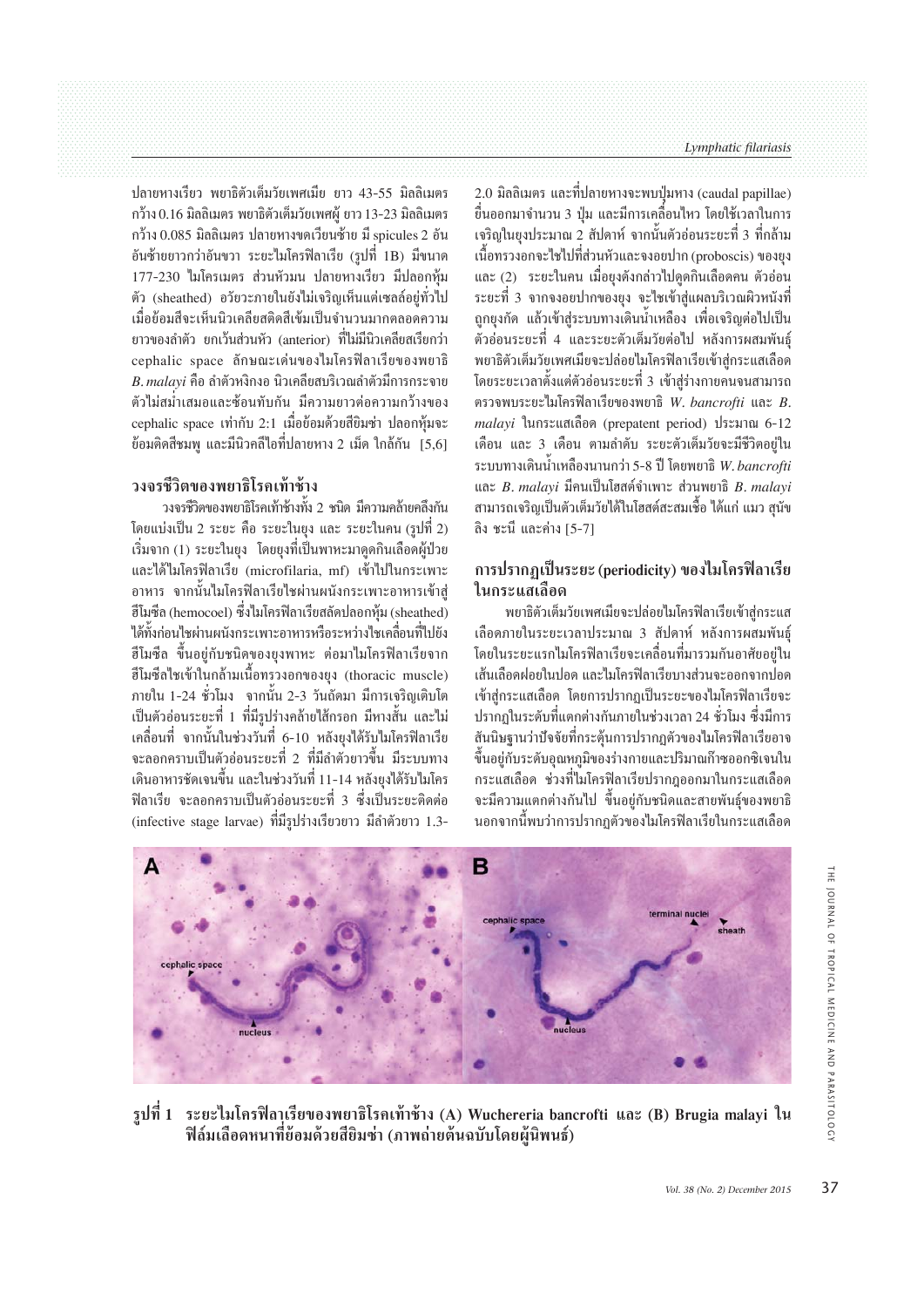

# รปที่ 2 วงจรชีวิตของพยาธิฟิลาเรีย Wuchereria bancrofti (คัดลอกจาก http://www.dpd.cdc.gov/dpdx)

้จะสัมพันธ์กับช่วงเวลาการกัดของยุงที่เป็นพาหะในแต่ละพื้นที่ ้ดังนั้น จึงแบ่งช่วงเวลาการปรากฏออกมาในกระแสเลือดได้เป็น 5 รปแบบ [4.5] คือ

(1) Nocturnal periodicity (NP) หมายถึง ใมโครฟิลาเรีย จะปรากฏออกมาในกระแสเลือดจำนวนมากในช่วงเวลากลางคืน ส่วนในเวลากลางวันจะตรวจไม่พบไมโครฟิลาเรียในเลือดเลย หากปรากฏจะพบปริมาณร้อยละ 1-3

(2) Diurnal periodicity (DP) หมายถึง ใมโครฟิลาเรีย จะปรากภออกมาในกระแสเลือดจำนวนมากในช่วงเวลากลางวัน ้ส่วนในเวลากลางคืนจะตรวจไม่พบไมโครฟิลาเรียในเลือดเลย หาก ปรากภจะพบปริมาณร้อยละ 1-3

(3) Nocturnal subperiodicity (NSP) หมายถึง ไมโคร ฟิลาเรียจะปรากภออกมาในกระแสเลือดจำนวนมากในช่วงเวลา ้กลางคืน ส่วนในเวลากลางวันจะตรวจพบไมโครฟิลาเรียในเลือด ได้ประมาณรักยละ 20-30

(4) Diurnal subperiodicity (DSP) หมายถึง ไมโคร ฟิลาเรียจะปรากภออกมาในกระแสเลือดจำนวนมากในช่วงเวลา ้กลางวัน ส่วนในเวลากลางคืนจะตรวจพบไมโครฟิลาเรียในเลือด ได้ประมาณรักยละ 20-30

(5) Nonperiodicity หมายถึง ไมโครฟิลาเรียที่จะปรากฏ ้ออกมาในกระแสเลือด มีจำนวนใกล้เคียงกัน หรือไม่มีความ ้แตกต่างกันอย่างมีนัยสำคัญทางสถิติ ตลอด 24 ชั่วโมง

## โรคเท้าช้างในประเทศไทย

ในประเทศไทย มีรายงานพบพยาธิโรคเท้าช้างเพียง 2 ชนิด คือ พยาธิฟิลาเรีย *W. bancrofti* และ *B. malavi ซึ่*งพยาธิ

ฟิลาเรีย W. bancrofti สายพันธุ์ NSP พบในกลุ่มประชากร ี ท้องถิ่นที่อาศัยอยู่ตามแนวชายแดนไทย-เมียนมาร์ (ส่วนใหญ่เป็น ิ คนไทยเชื้อสายกะเหรี่ยง) ในจังหวัดตาก แม่ฮ่องสอน เชียงใหม่ ้ถำพน กาญจนบรี ราชบรี และระนอง ส่วนพยาธิฟิลาเรีย W.*bancrofti* สายพันธ์ NP พบในกล่มแรงงานอพยพชาวเมียนมาร์ และผู้ติดตามที่อาศัยอยู่ในพื้นที่เสี่ยงต่อการแพร่ระบาดของโรค ในประเทศไทย [12] ส่วนพยาธิฟิลาเรีย *B. malayi* มีรายงาน ้พบผ้ป่วยในพื้นที่หลายจังหวัดทางภาคใต้ของประเทศไทย ได้แก่ ี จังหวัดสราษฎร์ธานี กระบี่ นครศรีธรรมราช (ไม่พบผู้ป่วยโรคเท้า ช้างรายใหม่) และนราธิวาส โดยปัจจบันพบการระบาดของโรค ู้ เท้าช้างในจังหวัดนราธิวาส เพียงจังหวัดเดียว (รูปที่ 3) (http:// www.thaivbd.org/n/home)

## ยงพาหะนำโรคเท้าช้าง

โรคเท้าช้างเป็นโรคติดต่อนำโดยยุงพาหะ มียุงที่เป็นพาหะ หลักและพาหะรองนำโรคเท้าช้าง จำนวนมากกว่า 70 ชนิด [2.4] ขึ้นอย่กับชนิดของพยาธิโรคเท้าช้างที่กระจายตัวในแต่ละ ์ พื้นที่ และพบว่าการปรากฏตัวของใมโครฟิลาเรียในกระแสเลือด ึ จะสัมพันธ์กับช่วงเวลาการกัดของยงที่เป็นพาหะ ซึ่งสันนิษฐาน ว่าเกิดวิวัฒนาการร่วมกัน (coevolution) ระหว่างปรสิตกับโฮสต์ ทำให้มีการปรับตัวของพยาธิให้สัมพันธ์กับพถติกรรมหรือชีวนิสัย ในการออกหากินของยุงพาหะ เพื่อให้พยาธิสามารถอาศัยอยู่ได้ ในยงพาหะและคำรงชีวิตต่อไปจนครบวงจรชีวิต

ความสามารถในการเป็นพาหะนำโรคเท้าช้างขึ้นอยู่กับ ียงพาหะและระดับของไมโครฟิลาเรียในกระแสเลือดของ ผู้ป่วย รวมทั้งจำนวนของตัวอ่อนระยะติดต่อในยงพาหะ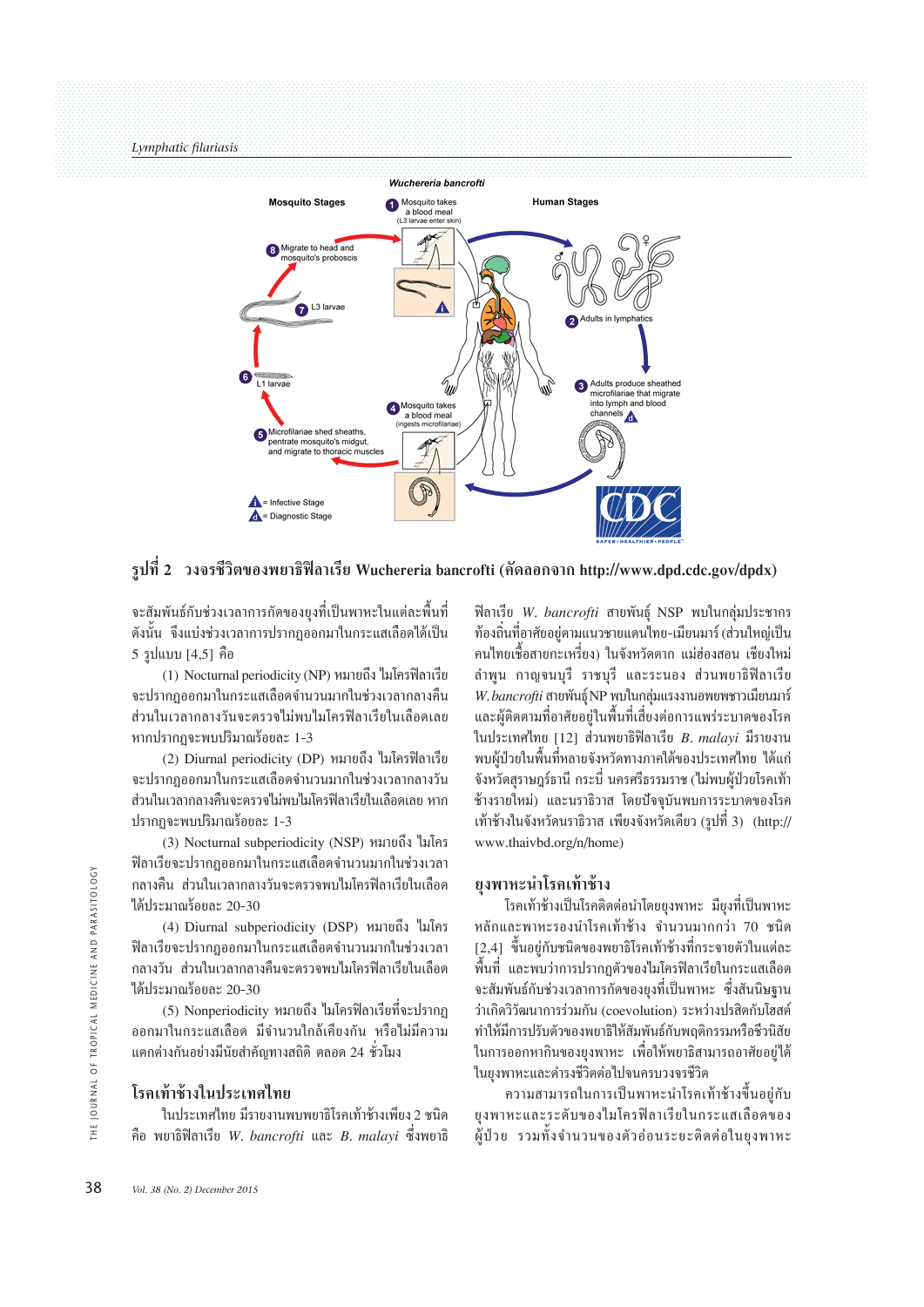

รูปที่ 3 แผนที่แสดงการกระจายตัวของพื้นที่ที่มีการรายงานพบผู้ป่วยโรคเท้าช้างในประเทศไทย (ดัดแปลงจาก Manguin และคณะ [2])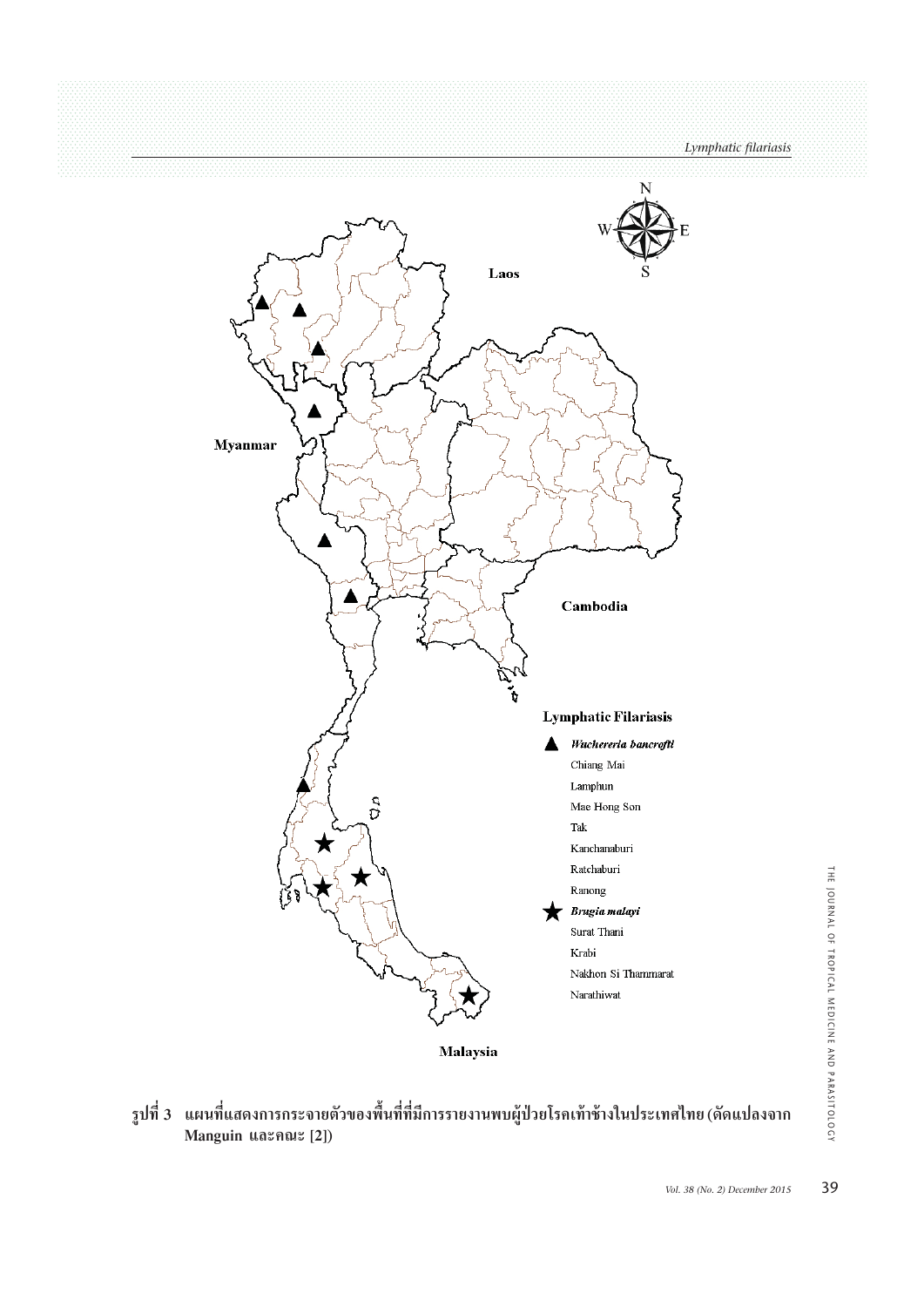#### Lymphatic filariasis

การศึกษาวิเคราะห์ความสามารถในการแพร่พยาธิโรคเท้าช้าง ของยงพาหะในธรรมชาติ ทำโดยการจับยงตัวเต็มวัยเพศเมียจาก ิภาคสนาม ในช่วงเวลาที่ยุงออกกินเลือด จากนั้นทำการจำแนก สปีชีส์ของยุง และทำการผ่ายุง (dissection) ออกเป็น 3 ส่วน คือ ส่วนหัวและปาก ส่วนอก และส่วนท้อง ภายใต้กล้องจุลทรรศน์ สเตอริโอ เพื่อตรวจหาพยาธิตัวอ่อนระยะต่างๆในแต่ละส่วน ้สำหรับการศึกษาวิจัยในห้องปฏิบัติการ ทำการทดลองโดยให้ยงที่ ต้องการศึกษาถึงศักยภาพในการเป็นพาหะนำโรคเท้าช้าง กินเลือด ที่มีระยะไมโครฟิลาเรียของพยาธิโรคเท้าช้างผ่านเมมเบรนเทียม หลังจากยุงได้รับไมโครฟิลาเรียเป็นระยะเวลา 14 วัน ทำการผ่า ยงออกเป็น 3 ส่วนเช่นเดียวกัน และตรวจนับจำนวนตัวอ่อน พยาธิระยะติดต่อ (L3) ที่พบในแต่ละส่วนของยง (experimental infection rates) [24] ยุงพาหะนำโรคเท้าช้างแต่ละชนิด มีความ ไว (susceptibility) ในการรับพยาธิระยะไมโครฟิลาเรียเข้าไป เพื่อเจริญเติบโตเป็นตัวอ่อนระยะ L3 (รูปที่ 4A-C) ได้แตกต่าง กัน เช่น ยุงลาย Aedes (Tanakaius) togoi และยุงก้นปล่อง Anopheles peditaeniatus มีอัตราการตรวจพบตัวอ่อนระยะ L3 มีค่าร้อยละ 70-95 และ 70-100 ตามลำดับ [24]

## การตอบสนองทางภมิค้มกันของยงต่อพยาธิโรคเท้าช้าง

การตอบสนองทางภูมิคุ้มกันของแมลงเป็นแบบ innate immunity กล่าวคือ เป็นระบบภูมิคุ้มกันที่มีมาแต่กำเนิด [25] ระบบภูมิคุ้มกันแบบ innate immunity แบ่งออกเป็น 2 รูปแบบ ได้แก่ การตอบสนองทางภูมิค้มกันชนิดผ่านสารน้ำ (humoral immune response) และการตอบสนองทางภูมิค้มกัน ชนิดผ่านเซลล์ (cellular immune response) [26] อย่างไร ก็ตาม Chaithong [27] ได้รายงานระบบภูมิคุ้มกันแบบ innate immunity ออกเป็น 3 รูปแบบ ได้แก่ การตอบสนองทาง ึภมิค้มกันชนิดผ่านสารน้ำ การตอบสนองทางภมิค้มกันชนิดผ่าน ้ ....<br>เซลล์ และการตอบสนองทางภูมิค้มกันชนิดผ่านเนื้อเยื่อ (tissue immune response) การตอบสนองทางภูมิคุ้มกันด่านแรกต่อการ บุกรุกของเชื้อก่อโรคหรือสิ่งแปลกปลอมในยุงเริ่มต้นจากเซลล์ ที่เกี่ยวข้องกับระบบห่อห้มร่างกาย (integument) ผิวปกคลม ์<br>ลำตัวภายนอก รวมทั้งเยื่อเมือกที่บุพื้นผิวทางเดินอาหาร และทาง ้เดินหายใจ [25] แต่หากสามารถหลบหลีกด่านกั้นและผ่านชั้นผิว ปกคลมเข้าส่ฮีโมซีลของโฮสต์ เชื้อก่อโรคหรือสิ่งแปลกปลอมดัง ึกล่าวจะพบกับด่านป้องกันลำดับถัดมา ได้แก่ การจับกินและ ย่อยทำลายเชื้อโรคของเซลล์เม็ดเลือดขาวชนิด phagocytes โดย วิธีฟาโกไซโตซิส และการหุ้มสิ่งแปลกปลอม (encapsulation) ที่ ้มีขนาดใหญ่ที่ไม่สามารถจับกินได้ เช่น พยาธิโรคเท้าช้าง และการ สร้างเพปใทด์ที่สามารถยับยั้งจลชีพ (anti-microbial peptides, AMPs) โดยสร้างจาก fat body เซลล์เม็ดเลือดของยงหรือ ฮีโมใซต์ (hemocytes) และ pericardial cells เป็นต้น [25-27]

การตอบสนองทางภูมิค้มกันชนิดผ่านสารน้ำของ ยงต่อเชื้อโรคหรือสิ่งแปลกปลอม ประกอบด้วย AMPs, pattern recognition receptors (PRRs), phenoloxidase cascade system ที่กระด้นให้เกิดกระบวนการสร้างเมลานิน (melanization) ของน้ำเลือดหรือฮีโมลิมฟ์ (hemolymph) รวม ทั้ง reactive oxygen และ nitrogen intermediates [28] AMPs เป็นเพปใทด์ขนาดเล็กที่มีความยาวของกรดอะมิโนขนาด 12-50 ิกรดอะมิโน ซึ่งส่วนใหญ่สร้างมาจาก fat body และถกหลั่งเข้าส่ ้ฮีโมลิมฟ์ ได้แก่ ดีเฟนซิน (defensin). ซีโครปิน (cecropin) แกมบิซิน (gambicin) และทรานสเฟอริน (transferrin) [26] จากการ ศึกษาของ Bartholomay และคณะ [29] พบเพปใทด์ดีเฟนซิน ในฮีโมลิมฟ์ของยุงลาย Aedes (Stegomyia) aegypti ที่ติดเชื้อ หนอนพยาธิ B. malavi และ Dirofilaria immitis นอกจากนี้ Magalhaes และคณะ [30] ยังพบการแสดงออกของดีเฟนซิน ซีโครปิน และทรานสเฟอรินในฮีโมลิมฟ์ของยงลาย  $Ae.$  (St.) aegypti ที่ติดเชื้อหนอนพยาธิ W. bancrofti

การตอบสนองทางภูมิคุ้มกันชนิดผ่านเซลล์ของยุงต่อ ้เชื้อก่อโรค ประกอบด้วยสีโมไซต์ สีโมไซต์จะผลิต PRRs. signal transduction proteins. AMPs และสารหรือ เอนไซม์ที่เกี่ยวข้องกับกระบวนการสร้างสารเมลานิน การเกิด ฟาโกใชโตซิส และการย่อยสลาย (Iysis) [31,32] ซึ่งกระบวนการ ิการผลิตและพัฒนาของเซลล์เม็ดเลือดในยุง เริ่มต้นครั้งแรกใน ระหว่างเจริญเติบโตเป็นระยะเอมบริโอจากส่วนหัวหรือ dorsal



## รูปที่ 4 ตัวอ่อนระยะ L3 ของพยาธิฟิลาเรีย *Brugia malayi* (A, B) พบที่ส่วนจงอยปากของยุง Aedes *(Tanakaius) togoi (*ลกศร); (C) ตัวอ่อนระยะ L3 ที่ใชออกมาจากส่วนจงอยปากของยง (ภาพถ่าย ต้นฉบับโดยผ้นิพนธ์)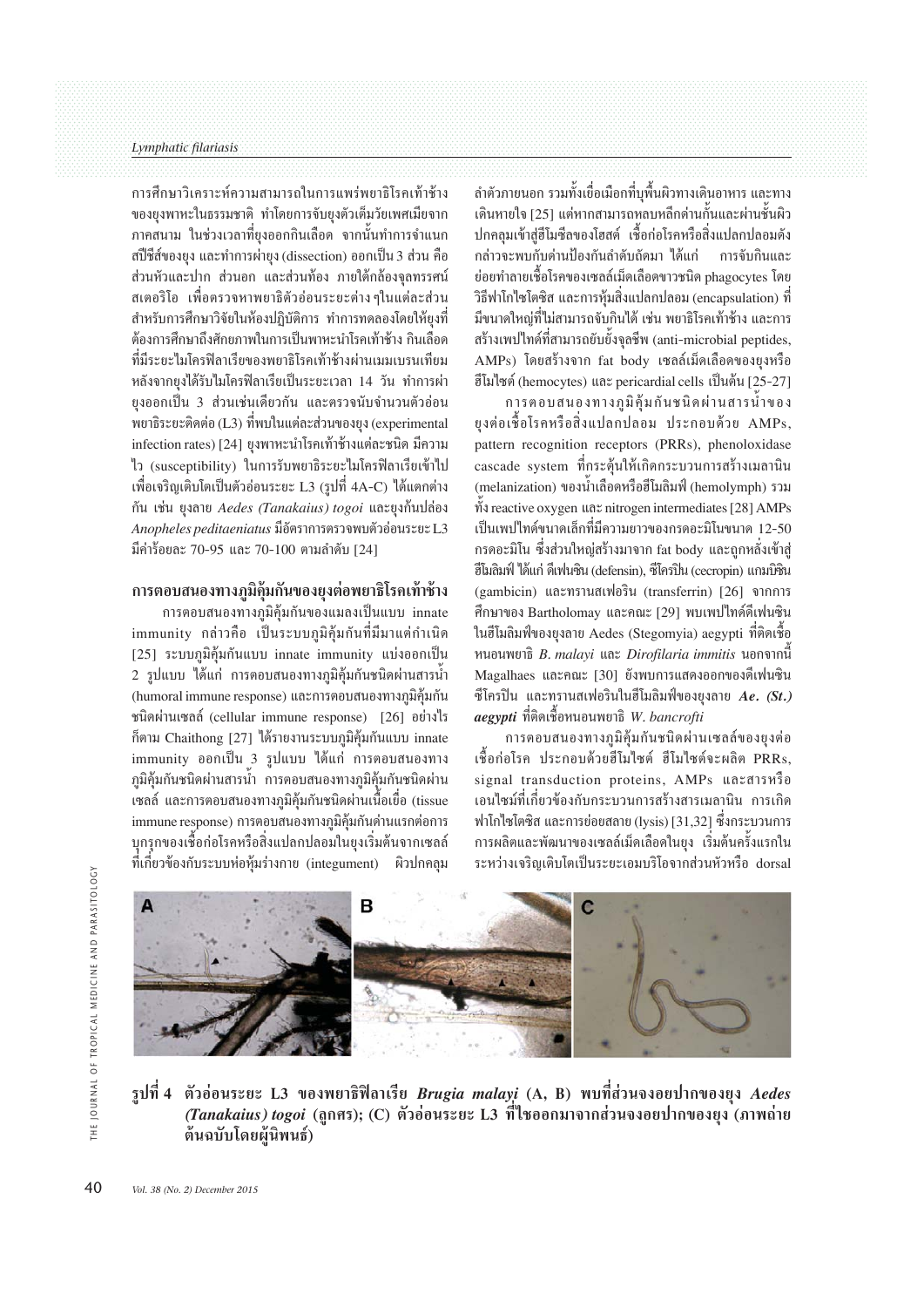mesoderm และผลิตขึ้นอีกครั้งในระยะที่พัฒนาเป็นตัวอ่อน ้ส่วนในระยะตัวเต็มวัยของยง ไม่มีอวัยวะที่ใช้ในการผลิตเซลล์ เม็ดเลือด (hematopoietic organ) [33]

โดยทั่วไปแล้ว การจำแนกชนิดของฮีโมไซต์ในแมลงจะอาศัย ี ลักษณะทางสัณฐานวิทยา ลักษณะหน้าที่การทำงาน คุณสมบัติ แอนดิเจน เครื่องหมายโมเลกุล และฮิสโตเคมี [34,35] พบการ รายงานชนิดของสีโมไซต์ในแมลง จำนวน 7 ชนิด ได้แก่ โพรสีโมไซต์ (prohemocyte) พลาสมาโตใซต์ (plasmatocytes) แกรนโลใซต์ (granulocytes) โออีโนไซตอยด์ (oenocytoid) สเฟียรโลไซต์ (spherulocytes) อะดิโพฮีโมไซต์ (adipohemocyte) และ ซิสโตใชต์ หรือ โคแอกกฺโลใซต์ หรือธรอมโบใซตอยด์ (cystocytes, coagulocytes, thrombocytoids) [34] จากการรายงานล่าสด ของ Hillyer และ Strand [32] พบว่าจำนวนของฮีโมใซต์ใน ยุงอยู่ในช่วงระหว่าง 500-4,000 เซลล์ และได้แบ่งฮีโมไซต์ ี ออกเป็น 2 ประเภท ตามลักษณะของแหล่งที่พบฮีโมไซต์ ได้แก่ ฮีโมไซต์ที่หมุนเวียนอยู่ในฮีโมลิมฟ์ (circulating hemocytes) ี คิดเป็นร้อยละ 75 และฮีโมไซต์ที่เกาะติดกับเนื้อเยื่อภายในของยุง (sessile hemocytes) คิดเป็นร้อยถะ 25 แถะได้จำแนกชนิดของ ้ฮีโมไซต์ในยุงออกเป็น 3 ชนิด ได้แก่ แกรนูโลไซต์ โออีโนไซตอยด์ ี และ โพรฮีโมไซต์ (รูปที่ 5) โดยแกรนโลไซต์เป็นฮีโมไซต์ชนิดที่ ี พบจำนวนมากที่สดในยง (มากกว่าร้อยละ 85) นอกจากนี้ มีการ ้รายงานว่าจำนวนของฮี่โมไซต์จะแตกต่างกันไปขึ้นอยู่กับชนิด ของยุง เช่น ยุงก้นปล่อง Anopheles gambiae ตัวเต็มวัย เพศเมีย มีฮีโมไซต์จำน วน 1,500 เซลล์ ในขณะที่ยงลาย  $Ae$ .  $(St.)$  aegypti ตัวเต็มวัยเพศเมีย มีฮีโมไซต์จำนวน 1,000 เซลล์ เป็นต้น [35.36]



รูปที่ 5 ลักษณะสัณฐานวิทยาและหน้าที่การทำงานของฮีโมไซต์ชนิด แกรนูโลไซต์ โออีโนไซตอยด์ และโพรฮีโมไซต์ ที่หมนเวียนอย่ในฮีโมลิมฟ์ของยง (คัดลอกจาก Hillyer และStrand [32])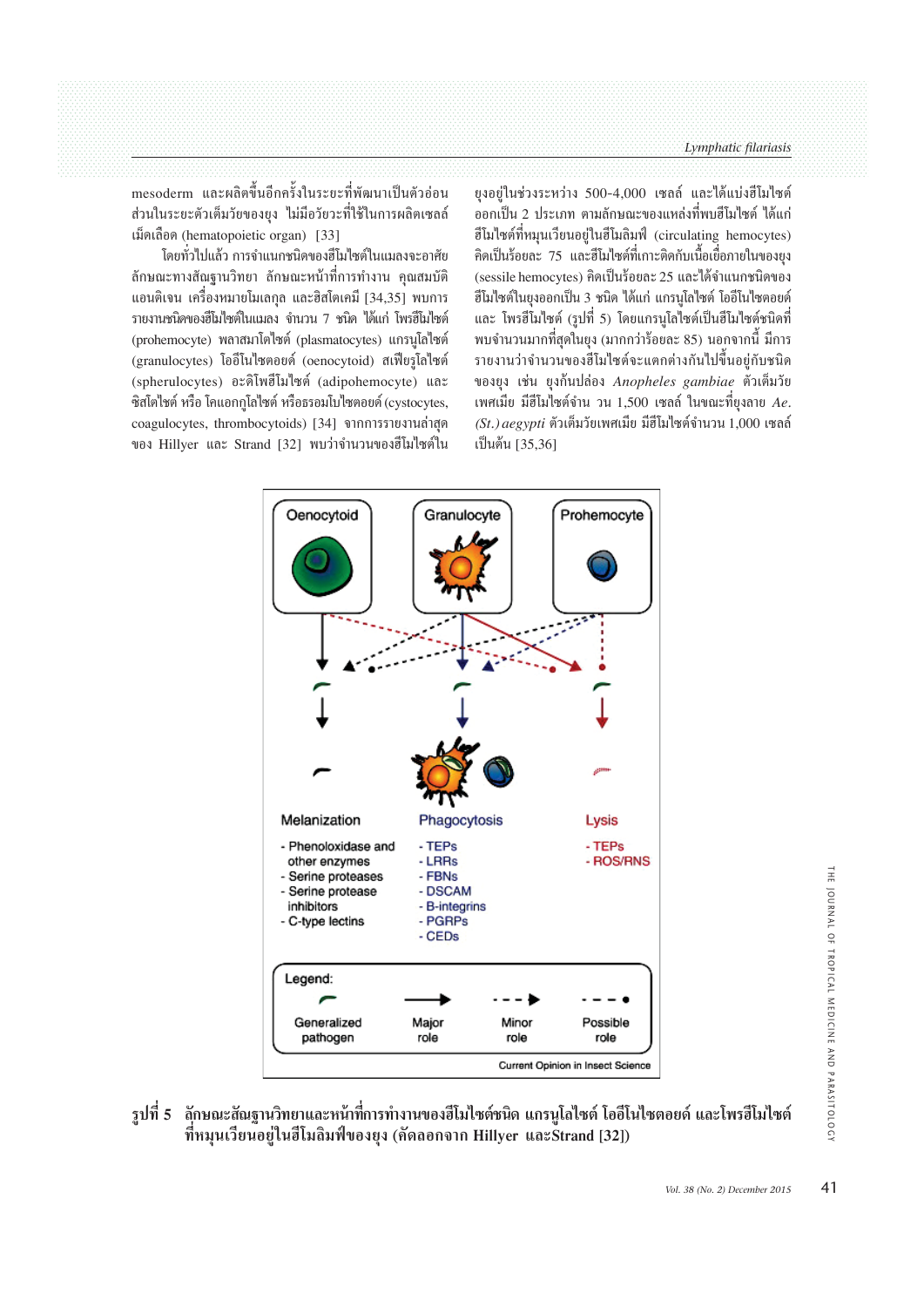## กระบวนการสร้างสารเมลานินในการตอบสนองทาง ภมิค้มกันของยงต่อปรสิต

้กระบวนการสร้างสารเมลานินสีน้ำตาลดำมาห้มปรสิต ในการ ิตอบสนองทางภูมิคุ้มกันของยุง นอกจากจะป้องกันไม่ให้ปรสิตได้รับ ิสารอาหารหรือแลกเปลี่ยนของเสียแล้ว สารที่หลั่งออกมาในระหว่าง การสร้างเมลานินยังเป็นพิษต่อตัวปรสิตด้วย [37] กระบวนการ สร้างสารเมลานินเป็นกระบวนการที่อาศัยปฏิกิริยาต่อเนื่องของระบบ โปรฟีนอลออกซิเดส (prophenoloxidase, ProPO) ซึ่งสร้างขึ้น โดยฮีโมไซต์ที่หมนเวียนอย่ในฮีโมลิมฟ์ ซึ่งระบบ ProPO จะอาศัย การทำงานร่วมกันกับ PRRs เช่น β-1,3-glucan recognition, serine proteases และ serine protease inhibitors โดยเอนไซม์ ที่เกี่ยวข้องกับการสร้างเมลานินประกอบด้วย dopachrome conversion enzyme (DCE), dopa decarboxylase (DDC), phenylalanine hydroxylase (PAH), phenoloxidase (PO) และ tyrosine hydroxylase (TH) กระบวนการสร้างสารเมลานินมาทัม ้ตัวปรสิตเกิดขึ้นได้ 2 รูปแบบ ได้แก่ แบบที่ไม่อาศัยการทำงานของ ฮีโมไซต์ในการสร้างสารเมลานิน หรือ acellular encapsulation (หรือ humoral encapsulation) และแบบที่อาศัยการทำงาน ของฮีโมไซต์ในการสร้าง หรือ cellular encapsulation นอกจากนี้ Clements [38] ได้รายงานว่าการสร้างเมลานินมาห้มหนอน พยาธิฟิลาเรีย แบ่งออกได้เป็น 2 รูปแบบ ขึ้นอยู่กับตำแหน่งที่สร้าง เมลานิน ได้แก่ การสร้างเมลานินมาหุ้มภายนอกเซลล์ หรือเรียก ว่า extracellular encapsulation เมื่อไมโครฟิลาเรียเดินทางมา ที่สี่โมซีลของโสสต์ และการสร้างเมลานินภายในเซลล์ หรือเรียก ว่า intracellular encapsulation เมื่อไมโครฟิลาเรียเดินทางไปยัง ือวัยวะภายในของโฮสต์เพื่อพัฒนาเป็นระยะอื่น ๆ ต่อไป เช่น flight muscle หรือ Malpighian tubule และการหุ้มปรสิตให้อยู่ใน แคปซลที่มีเมลานิน ซึ่งอาจมีหรือไม่มีฮีโมไซต์มาเกี่ยวข้อง เรียกว่า melanotic encapsulation

จากผลการศึกษาของ Forton และคณะ [39] พบ ว่าฮีโมไซต์เกี่ยวข้องกับการสร้างเมลานินมาห้มระยะไมโคร ฟิลาเรียของพยาธิ D. immitis ในยุงลาย Aedes (Ochlerotatus) trivittatus โดยฮีโมไซต์มีการสถายแกรนูลและหลั่งสารออกมาใกล้ ้กับไมโครฟิลาเรีย แต่ไม่ได้สัมผัสกับผิวโดยตรง และเริ่มมีเมลานินเข้า ่ มาเกาะที่ผิวของใมโครฟิลาเรียที่ตำแหน่งต่าง ๆตลอดความยาว และ ี เมลานินค่อย ๆ หนาตัวขึ้นจนห้มไมโครฟิลาเรียสมบรณ์ ภายในระยะ เวลา 24 ชั่วโมง จากนั้น อีก 3 วัน ถัดมา มีโครงสร้างคล้ายเมมเบ ้รน 2 ชั้น มาหุ้มเป็นแคปซูลรอบตำแหน่งที่เกิดปฏิกิริยาขึ้น อย่างไร ์ก็ตาม Chen และ Laurence [40] ใด้รายงานว่า การสร้างเมลานิน เพื่อตอบสนองต่อการติดเชื้อพยาธิฟิลาเรีย Brugia pahangi ในยง ้ก้นปล่อง Anopheles auadrimaculatus เกิดขึ้นแบบ humoral encapsulation และตามมาด้วยแบบ cellular encapsulation เริ่มต้นจากไมโครฟิลาเรียของพยาธิทั้งที่มีปลอกและไม่มีปลอกหุ้ม ้ตัวที่พบในฮีโมซีลถูกหัมชั้นแรกด้วยอนภาคขนาดเล็กที่มีลักษณะ เป็นเนื้อเดียวกัน (homogenous layer) และไมโครฟิลาเรียถกหัม ิภายใน acellular แคปซูล ภายในเวลา 2 ชั่วโมง จากนั้นฮีโมไซต์ชนิด แกรนูโลไซต์จะหุ้ม acellular แคปซูลดังกล่าว ซึ่งการสร้างแคปซูล ์ ห้มสมบรณ์จนเกิดเป็นเมมเบรน 2 ชั้น ใช้เวลาประมาณ 24-48 ู<br>ช้าโบง

ี เมื่อเร็ว ๆ นี้ Saeung และคณะ [24] ใด้ศึกษาถึงปัจจัยที่ อาจส่งผลต่อความแตกต่างในระดับความไวของยงก้นปล่องกล่ม ใฮร์คานัส ที่ประกอบด้วยสมาชิก จำนวน 8 ชนิด ต่อการติดเชื้อ หนอนพยาธิฟิลาเรีย  $B.$   $m$ alayi สายพันธ์ NSP ในประเทศไทย ผลการทดลองพบว่า มือย่างน้อย 2 กลไก ที่เกี่ยวข้องต่อการ ต่อต้านการติดเชื้อหรือต่อต้านการพัฒนาการของตัวอ่อนพยาธิที่ ้ บริเวณกล้ามเนื้อทรวงอกของยุง ได้แก่ การสร้างแคปซูลเมลานิน (melanotic encapsulation) (รูปที่  $6B$ ) และการเกิดพิษโดยตรง ี ต่อตัวพยาธิ (รูปที่ 6C) ในทำนองเดียวกัน พบว่าทั้ง 2 กลไกนี้ ้ยังเกี่ยวข้องกับศักยภาพในการเป็นพาหะที่แตกต่างกันของยุง ก้นปล่อง Anopheles sinensis สายพันธุ์ประเทศไทยและ ประเทศเกาหลี ต่อการติดเชื้อหนอนพยาธิฟิลาเรีย  $\emph{B. malayi}$ สายพันธ์ NSP เช่นเดียวกัน [41]

ิการกระจายตัวของโรคเท้าช้างที่มีสาเหต<sub>ิ</sub>จากพยาธิ W. bancrofti, B. malayi และ B. timori รูปแบบการปรากฏ เป็นระยะของไมโครฟิลาเรียในกระแสเลือด และยุงพาหะในแต่ละ ึภมิภาคของโลก และในประเทศไทย ได้แสดงไว้ในตารางที่ 1 และ 2



ตัวอ่อนพยาธิโรคเท้าช้าง Brugia malayi ระยะ L3 ที่พบบริเวณกล้ามเนื้อทรวงอกของยุง *Aedes* รปที่ 6 *(Tanakaius)togoi (*A) ตัวอ่อนพยาธิที่มีลักษณะรูปร่างปกติ (ภาพถ่ายต้นฉบับโดยผู้นิพนธ์); (B) ตัวอ่อนุ พยาธิที่ตายแล้วที่ถกห้มด้วยแกปซลเมลานินสีน้ำตาลดำ (melanotic encapsulation); (C) ตัวอ่อนพยาธิที่ ตายแล้วและพบช่องว่างภายในลำตัว (degeneration) (ลกศร) (คัดลอกจาก Saeung และคณะ [24])

42 Vol. 38 (No. 2) December 2015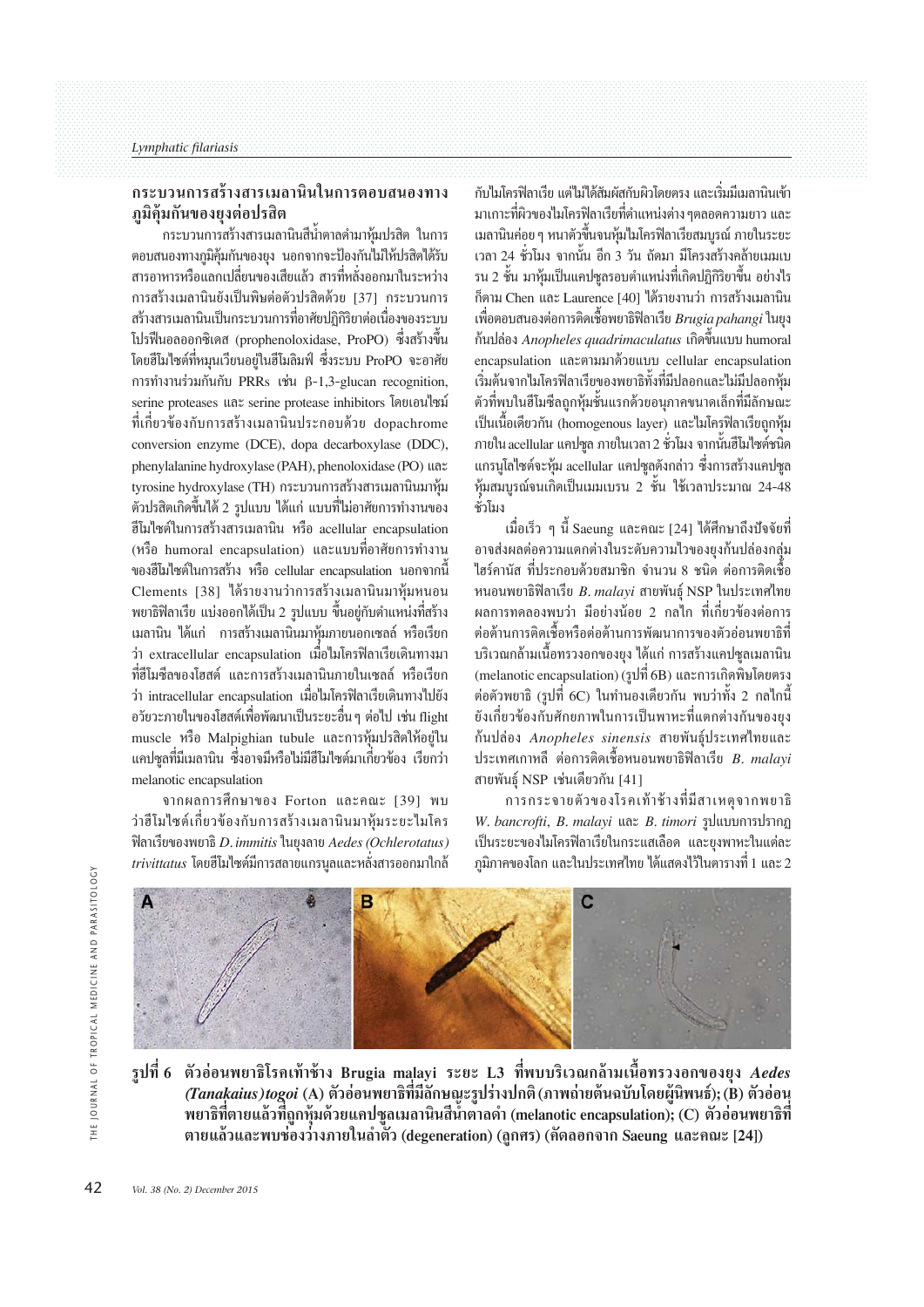# การกระจายตัวของโรคเท้าช้าง รูปแบบการปรากฏเป็นระยะของใมโครฟิลาเรียในกระแสเลือด<br>และยุงพาหะนำโรคเท้าช้างแต่ละภูมิภาคของโลก  $\overline{\phantom{1}}$ ตารางที่ 1

| <u>พยาธิฟิ</u> ลาเรีย   | การกระจายตัวทาง รูปแบบ      |                | ยุงพาหะนำโรคเท้าช้าง                                                                                                                                                   |                                                                                                                                                                          |       |
|-------------------------|-----------------------------|----------------|------------------------------------------------------------------------------------------------------------------------------------------------------------------------|--------------------------------------------------------------------------------------------------------------------------------------------------------------------------|-------|
|                         | ภูมิศาสตร์                  |                | ยุงพาหะหลัก                                                                                                                                                            | ยุงพาหะรอง                                                                                                                                                               |       |
| Wuchereria<br>bancrofti | <b>Tropical Americas</b>    | NP             | Culex quinquefasciatus<br>Anopheles darlingi                                                                                                                           | Aedes (Ochlerotatus) scapularis<br>Aedes (Ochlerotatus)<br>taeniorhynchus<br>Anopheles albimanus<br>Anopheles aquasalis<br>Anopheles bellator<br>Mansonia titillans      | [2,4] |
|                         | <b>Tropical Africa</b>      | NP             | Anopheles arabiensis<br>Anopheles funestus<br>Anopheles gambiae<br>Anopheles melas<br>Anopheles merus<br>Culex quinquefasciatus                                        | Anopheles bwambae<br>Anopheles hancocki<br>Anopheles nili<br>Anopheles pauliani<br>Anopheles pharoensis<br>Anopheles wellcomei<br>Culex antennatus                       | [2,4] |
|                         | New Guinea                  | NP             | Anopheles farauti s.l.<br>Anopheles koliensis<br>Anopheles punctulatus<br>Culex quinquefasciatus                                                                       | Aedes (Finlaya) kochi<br>Anopheles bancrofti<br>Culex annulirostris<br>Culex bitaeniorhynchus<br>Mansonia uniformis                                                      | [2,4] |
|                         | <b>Middle East</b>          | NP             | Culex pipiens pipiens<br>Culex quinquefasciatus                                                                                                                        | Culex antennatus                                                                                                                                                         | [2,4] |
|                         | Far East                    | NP             | Culex quinquefasciatus                                                                                                                                                 | Anopheles bancrofti                                                                                                                                                      | [4]   |
|                         | South and<br>Southeast Asia | N <sub>P</sub> | Anopheles baimaii                                                                                                                                                      | Anopheles aconitus                                                                                                                                                       | [2,4] |
|                         |                             |                | Anopheles balabacensis<br>Anopheles culicifacies s.l.<br>Anopheles dirus<br>Anopheles donaldi<br>Anopheles flavirostris<br>Anopheles jeyporiensis<br>Anopheles lesteri | Anopheles barbirostris<br>Anopheles jamesii<br>Anopheles kweiyangensis<br>Anopheles latens<br>Anopheles nigerrimus<br>Anopheles philippinensis<br>Culex bitaeniorhynchus |       |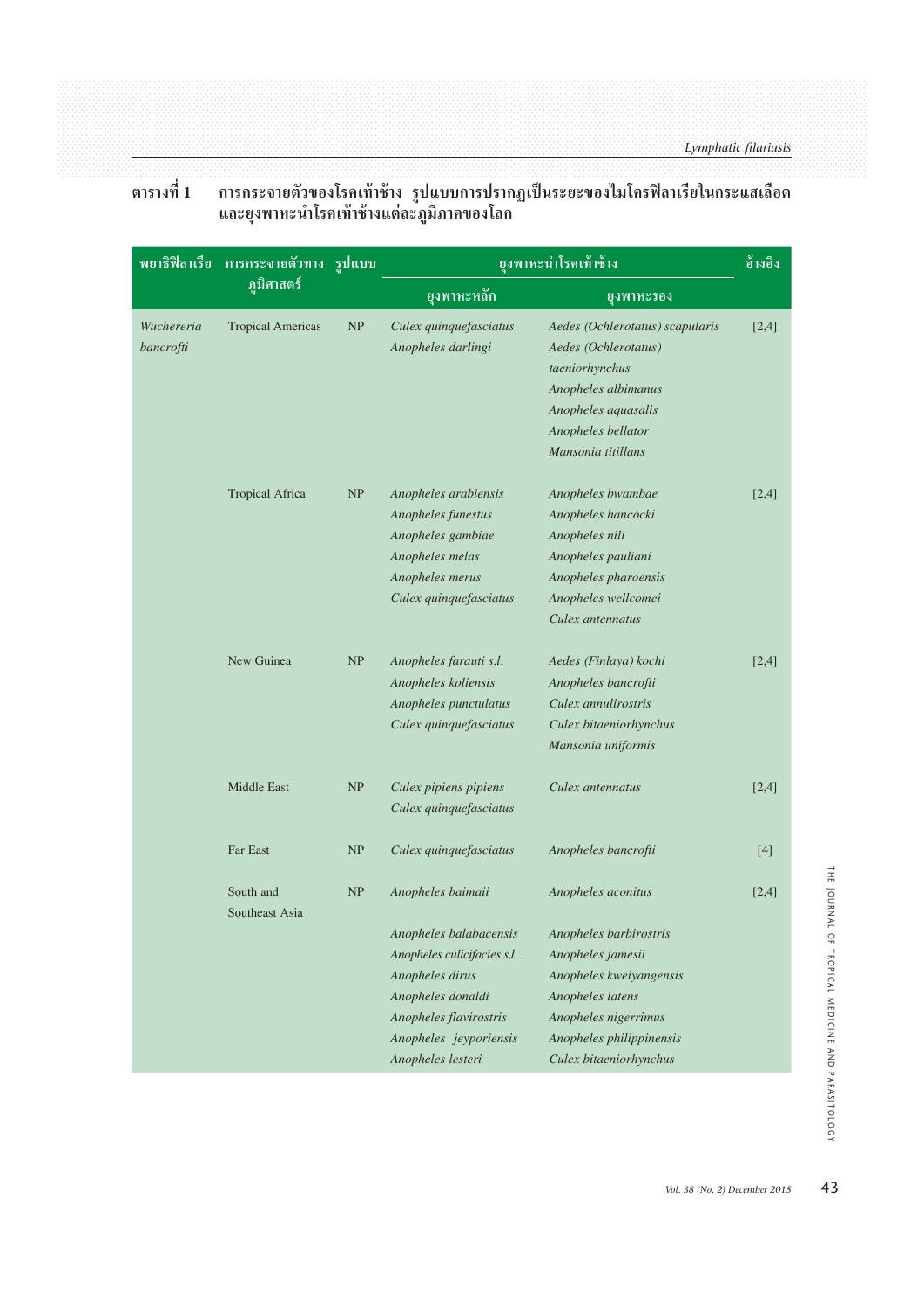#### ์ ตารางที่ 1  $(\vec{p}|\vec{v})$

| <u>พยาธิฟิลาเรีย</u> | <del>ี</del> การกระจายตัวทาง รูปแบบ |            | ยุงพาหะนำโรคเท้าช้าง                                                                                                                                                                                                                                                                                                                                                                                 |                                                       |                |
|----------------------|-------------------------------------|------------|------------------------------------------------------------------------------------------------------------------------------------------------------------------------------------------------------------------------------------------------------------------------------------------------------------------------------------------------------------------------------------------------------|-------------------------------------------------------|----------------|
|                      | ภูมิศาสตร์                          |            | ยุงพาหะหลัก                                                                                                                                                                                                                                                                                                                                                                                          | <u>ยุงพาหะรอง</u>                                     |                |
|                      |                                     |            | Anopheles letifer<br>Anopheles leucosphyrus<br>Anopheles maculatus<br>Anopheles minimus<br>Anopheles sinensis<br>Anopheles subpictus<br>Anopheles tessellatus<br>Anopheles vagus<br>Anopheles whartoni<br>Aedes (Downsiomyia) harinasutai<br>Aedes (Downsiomyia) niveus<br>Aedes (Hulecoeteomyia) harveyi<br>Culex pipiens pallens<br>Culex quinquefasciatus<br>Mansonia dives<br>Mansonia uniformis | Culex sitiens spp. complex<br>Aedes (Tanakaius) togoi | $[2]$<br>$[2]$ |
|                      | Andaman Nicobar<br>Islands, India   | <b>DSP</b> | Aedes (Downsiomyia) niveus                                                                                                                                                                                                                                                                                                                                                                           |                                                       |                |
|                      | Samoa                               | <b>DSP</b> | Aedes (Stegomyia)<br>polynesiensis                                                                                                                                                                                                                                                                                                                                                                   | Aedes (Finlaya) samoanus                              | $[4]$          |
|                      | Fiji                                | <b>DSP</b> | Aedes (Stegomyia)<br>polynesiensis                                                                                                                                                                                                                                                                                                                                                                   | Aedes (Ochlerotatus) vigilax                          | $[4]$          |
|                      |                                     |            |                                                                                                                                                                                                                                                                                                                                                                                                      | Aedes (Finlaya) fijiensis                             |                |
| Brugia malayi        | South, East and<br>Southeast Asia   | NP         | Aedes (Tanakaius) togoi<br>Anopheles campestris<br>Anopheles donaldi<br>Anopheles sinensis<br>Anopheles barbirostris<br>Anopheles kweiyangensis<br>Anopheles lesteri<br>Anopheles minimus<br>Mansonia annulata<br>Mansonia annulifera<br>Mansonia bonneae<br>Mansonia dives<br>Mansonia uniformis                                                                                                    | Anopheles nigerrimus                                  | $[42]$         |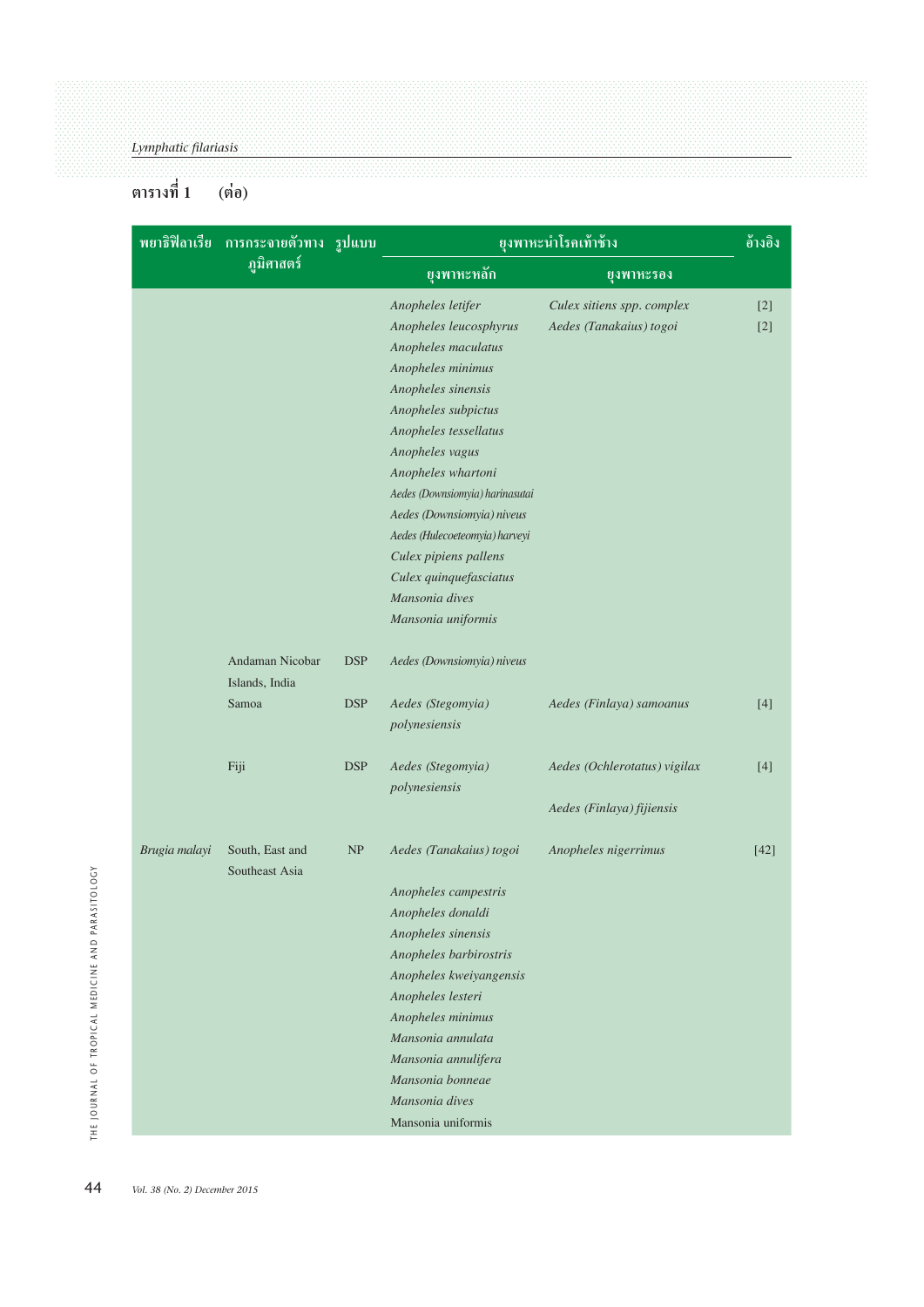ัตารางที่ 1  $(\vec{p}|\vec{v})$ 

|               | ี พยาธิฟิลาเรีย การกระจายตัวทาง รูปแบบ<br>ภมิศาสตร์ |                | <u>ียุงพาหะนำโรคเท้าช้าง</u>       | อ้างอิง                  |                   |
|---------------|-----------------------------------------------------|----------------|------------------------------------|--------------------------|-------------------|
|               |                                                     |                | ยงพาหะหลัก                         | ยงพาหะรอง                |                   |
|               | South and<br>Southeast Asia                         | <b>NSP</b>     | Mansonia annulata                  | Mansonia uniformis       | [4]               |
|               |                                                     |                | Mansonia bonneae<br>Mansonia dives | Coquillettidia crassipes |                   |
| Brugia timori | Timor, Flores,<br>Alor, Rote,<br>Timor-Leste        | N <sub>P</sub> | Anopheles barbirostris             |                          | $\lceil 2 \rceil$ |

# รูปแบบการปรากฏเป็นระยะของไมโครฟิลาเรียในกระแสเลือด และยุงพาหะนำโรคเท้าช้างใน<br>ประเทศไทย ตารางที่ 2

| พยาธิฟิลาเรีย           | ฐปแบบ                      | <u>ียงพา</u> หะนำโรคเท้าช้าง                                                                                  |                  |                                                                                                                                                                 |               |  |  |
|-------------------------|----------------------------|---------------------------------------------------------------------------------------------------------------|------------------|-----------------------------------------------------------------------------------------------------------------------------------------------------------------|---------------|--|--|
|                         |                            | <u>้ยุงพาหะหลัก</u>                                                                                           | ยงพาหะรอง        | ยุงที่มีศักยภาพ<br>ในการเป็นพาหะ                                                                                                                                |               |  |  |
| Wuchereria<br>bancrofti | NP<br>(urban type)         | Culex quinquefasciatus<br>(Myanmar strain)                                                                    |                  | Aedes (Tanakaius) togoi                                                                                                                                         | [43]          |  |  |
|                         |                            |                                                                                                               |                  | Culex quinquefasciatus<br>(Thailand strain)                                                                                                                     |               |  |  |
|                         | <b>NSP</b><br>(urban type) | Aedes (Downsiomyia)<br>harinasutai                                                                            |                  | Aedes (Tanakaius) togoi                                                                                                                                         | $[44-$<br>48] |  |  |
|                         |                            | Aedes (Downsiomyia) niveus<br>Aedes (Stegomyia) annandalei<br>Aedes (Stegomyia) desmotes<br>Aedes (Stegomyia) |                  | Aedes (Downsiomyia)<br>albolateralis<br>Anopheles maculatus<br>Anopheles minimus<br>Anopheles dirus                                                             |               |  |  |
|                         |                            | gardnerii imitator<br>Mansonia dives                                                                          |                  | Anopheles nigerrimus<br>Anopheles philippinensis<br>Anopheles sinensis<br>Anopheles subpictus<br>Anopheles vagus<br>Culex quinquefasciatus<br>(Thailand strain) | [43]          |  |  |
| Brugia malayi           | <b>NSP</b>                 | Mansonia uniformis<br>(open swamp)                                                                            | Mansonia dives   | Anopheles barbirostris                                                                                                                                          | [49]          |  |  |
|                         |                            | Mansonia bonneae<br>(swamp forest)                                                                            | Mansonia indiana | Aedes (Tanakaius) togoi                                                                                                                                         | [24, 50]      |  |  |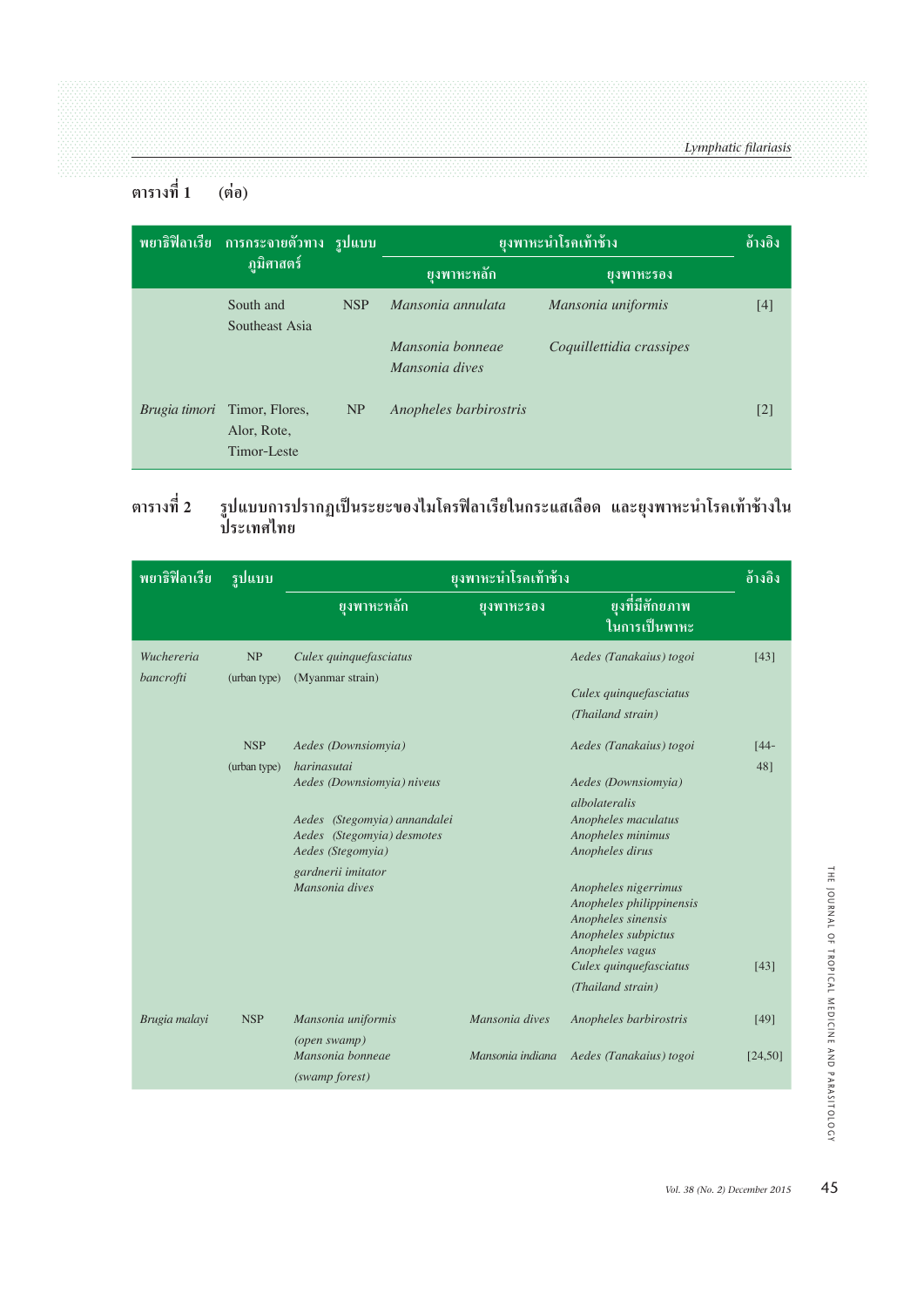ตารางที่ 2  $(\vec{p}|\vec{v})$ 

| พยาธิฟิลาเรีย | ี รูปแบบ'  | ี่ยุงพาหะนำโรคเท้าช้าง   |                                          |                                                                                                                                         |          |  |
|---------------|------------|--------------------------|------------------------------------------|-----------------------------------------------------------------------------------------------------------------------------------------|----------|--|
|               |            | <u>้ยุงพาหะหลัก</u>      | ยงพาหะรอง                                | ยงที่มีศักยภาพ<br>ในการเป็นพาหะ                                                                                                         |          |  |
|               |            |                          | Mansonia annulata<br>Mansonia annulifera | Anopheles peditaeniatus<br>Anopheles lesteri<br>Anopheles crawfordi<br>Anopheles nigerrimus<br>Anopheles argyropus<br>Anopheles pursati | [19, 41] |  |
|               | <b>DSP</b> | Coquillettidia crassipes |                                          |                                                                                                                                         | $[4]$    |  |

## การป้องกันและควบคมยงพาหะนำโรคเท้าช้าง

ี การป้องกันโรคเท้าช้างท่ำได้โดย นอนกางม้ง สวมใส่เสื้อผ้า มิดชิด สารทาป้องกันยงกัด (repellent) ซึ่งไม่เป็นอันตรายต่อ ผู้ใช้ สำหรับการควบคุมยุงพาหะทำได้หลายวิธี เช่น การทำลาย ้<br>แหล่งเพาะพันธุ์ยุง การกำจัดแหล่งน้ำขัง การกำจัดวัชพืชน้ำเพื่อ ไม่ให้เป็นแหล่งวางไข่ หรือเป็นที่เกาะพักของตัวอ่อนและตัวโม่ง ้เช่น จอกแหน ผักตบชวา การใช้สารเคมีฆ่าแมลงฉีดพ่นในการ ้ควบคมยงระยะตัวเต็มวัย การควบคมยงพาหะโดยใช้วิธีทางชีวภาพ เช่น การใช้กับดักเสียงในการจับยุงตัวเต็มวัย การใช้ปลาหางนกยูง และการใช้แบคทีเรีย Bacillus sphaericus และ Bacillus thuringiensis H-14 ในการกำจัดตัวอ่อนยง รวมทั้งการใช้ วิธีทางพันธศาสตร์ เช่น การทำให้ยงเป็นหมันด้วยรังสีและสาร แอลคาลอยด์ และการดัดแปลงพันธกรรมยง [4] เป็นต้น

## สรป

โรคเท้าช้าง ยังคงเป็นโรคที่เป็นปัญหาทางสาธารณสขที่ ี่ สำคัญในหลายประเทศทั่วโลก สำหรับสถานการณ์โรคเท้าช้างใน ประเทศไทยนั้น ยังต้องมีมาตรการในการเฝ้าระวังการแพร่ระบาด ของโรคเท้าช้างในพื้นที่แพร่โรค ได้แก่ การสำรวจอัตราการติดเชื้อ ใมโครฟิลาเรียในกระแสเลือด อัตราการติดเชื้อฟิลาเรียแอนติเจน และแอนดิบอดีของพยาธิโรคเท้าช้าง W. bancrofti ในกลุ่ม ประชากรท้องถิ่นที่อาศัยอยู่บริเวณแนวชายแดนไทย-เมียนมาร์ และในแรงงานชาวเมียนมาร์ที่อพยพเคลื่อนย้ายเข้ามาทำงานใน ประเทศไทย การจ่ายยารักษาแบบกล่มให้กับแรงงานชาวเมียนมาร์ ทุกคนด้วยยา DEC ทุก 6 เดือน และการเฝ้าระวังการแพร่ระบาด ์<br>ของพยาธิโรคเท้าช้าง B.malavi ในพื้นที่แพร่โรคของจังหวัดทาง ภาคใต้ เช่นเดียวกัน รวมทั้งการเฝ้าระวังทางกีฏวิทยา โดยการ ศึกษาความสามารถในการแพร่เชื้อพยาธิโรคเท้าช้างของยงพาหะ ใบพื้นที่แพร่โรค

้นอกจากนี้ การศึกษาระบาดวิทยาและชีววิทยาของพยาธิ โรคเท้าช้าง การศึกษาวิจัยถึงนิเวศวิทยาและชีววิทยาของยงพาหะ ิการศึกษาถึงความสามารถหรือศักยภาพในการเป็นพาหะนำโรค เท้าช้างของยุงแต่ละชนิด และการตอบสนองทางภูมิคุ้มกันของยุง ต่อพยาธิโรคเท้าช้าง ให้เกิดความเข้าใจอย่างถ่องแท้ และเพื่อให้ ต่อการนำไปประยุกต์ใช้เพื่อคิดค้นและพัฒนาวิธีการป้องกันและ ้ควบคุมการแพร่ระบาดของโรคเท้าช้างแบบใหม่ เพื่อให้สามารถ ี<br>กำจัดโรคเท้าช้างให้หมดไปในอนาคตอันใกล้ตามที่องค์การ ลบาบัยโลกได้ตั้งเป้าหบายไว้

## กิตติกรรมประกาศ

ผู้นิพนธ์ขออุทิศบทความนี้ให้แด่ ศาสตราจารย์ ดร.เวช ชูโชติ อาจารย์และนักวิจัย ผู้มีคุณูปการต่อการศึกษา ชีววิทยาพื้นฐานของพยาธิโรคเท้าช้างและยุงพาหะนำโรคใน ประเทศไทย และกรุณาให้ความรู้และคำแนะนำที่มีคุณค่ายิ่ง ต่อผู้นิพนธ์ตลอดมา และขอขอบพระคุณ ทุนเมธีวิจัยอาวุโส (ศ.ดร.เวช ชูโชติ: RTA5480006) โครงการปริญญาเอก ึกาญจนาภิเษก สำนักงานกองทนสนับสนนการวิจัย (สกว.) ทนอดหนนการวิจัย คณะแพทยศาสตร์ มหาวิทยาลัยเชียงใหม่ และศูนย์ศึกษาแมลงพาหะนำโรค (Center of Insect Vector Study) ภายใต้ศูนย์ความเป็นเลิศ (Center of Excellence) ้มหาวิทยาลัยเชียงใหม่ ที่ให้ทุนสนับสนุนในการทำวิจัย

## ้เคกสารค้างคิง

- 1. World Health Organization. Lymphatic Fialriasis. http://www.who.int/mediacentre/factsheets/fs102/ en/, 2015. [Accessed 9 October 2015].
- 2. Manguin S, Bangs MJ, Pothikasikorn J,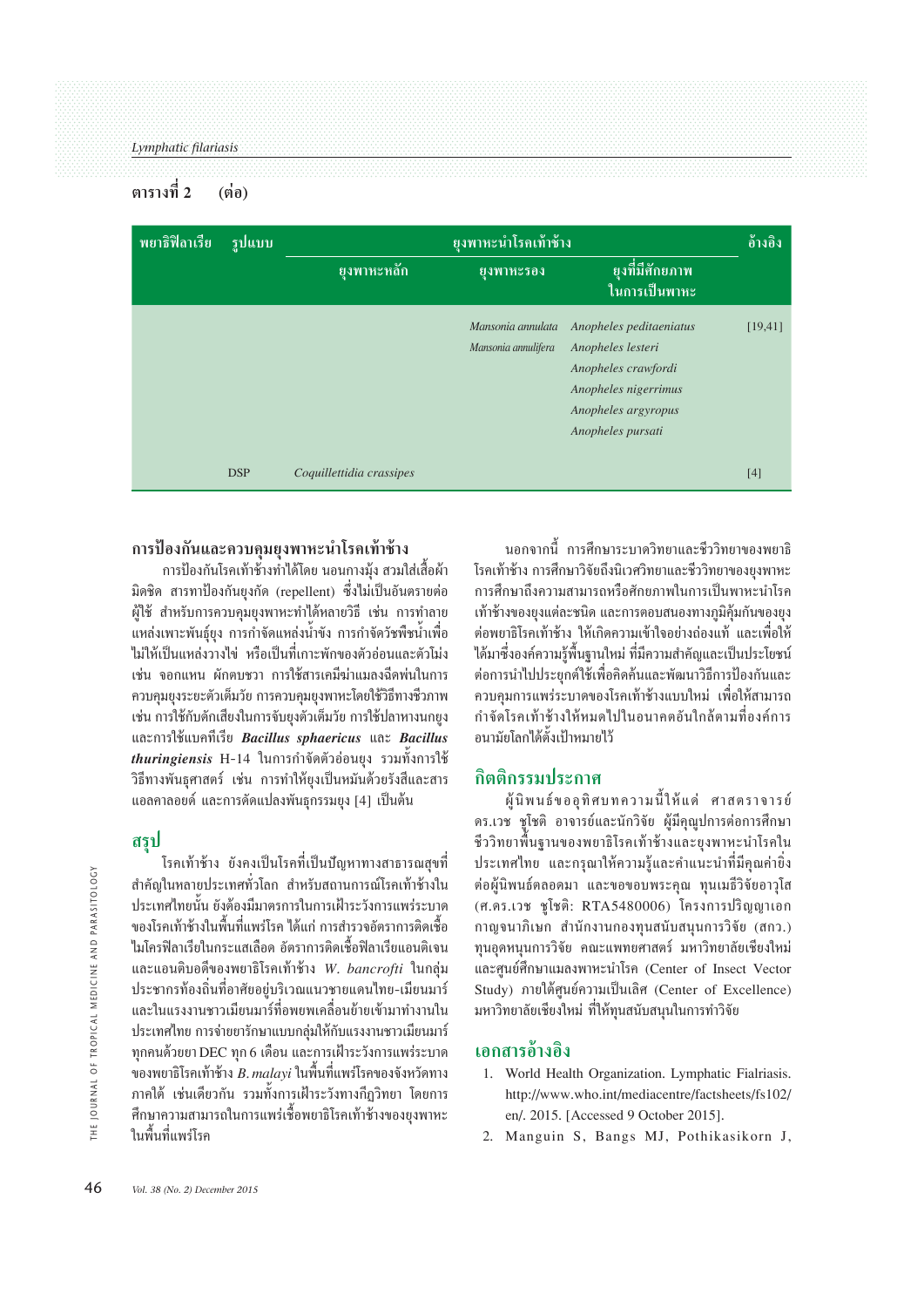Chareonviriyaphap T. Review on global cotransmission of human Plasmodium species and Wuchereria bancrofti by Anopheles mosquitoes. Infect Genet Evol. 2010;10:159-77.

- 3. Fischer P, Supali T, Maizels RM. Lymphatic filariasis and *Brugia timori*: prospects for elimination. Trends Parasitol. 2004:20:351-5.
- 4. สรางค์ นชประยร. โรคเท้าช้าง: ความรัพื้นจานส่การประยกต์ (Lymphatic Filariasis: Basics to Applications). พิมพ์ครั้งที่ 1. กรุงเทพฯ: หสน. วิบูลย์กิจการพิมพ์. 2549.
- 5. นิมิตร มรกต. คม สคนธสรรพ์. บรรณาธิการ. ปรสิตวิทยา ์ ทางการแพทย์ II, หนอนพยาธิ, พิมพ์ครั้งที่ 3, เชียงใหม่: ึคณะแพทยศาสตร์ มหาวิทยาลัยเชียงใหม่. 2554.
- 6. วันชัย มาถีวงษ์. ผิวพรรณ มาถีวงษ์. นิมิตร มรกต. ปรสิตวิทยา ทางการแพทย์โปรโตซัวและหนอนพยาธิ. ขอนแก่น: โรงพิมพ์คลังนานาวิทยา, 2544,
- 7. ต้องจิตร ถันชมนาง. ทิศทางวิธีการการวินิจฉัยที่ทันสมัย ของโรคเท้าช้างในคน. วารสารวิทยาศาสตร์และเทคโนโลยี มหาวิทยาลัยมหาสารคาม. 2556:32:343-51.
- 8. Sasa M. Human filariasis: A global survey of epidemiology and control. Tokyo: University of Tokyo Press, 1976.
- 9. Knott J. A method for making microfilarial surveys on day blood. Trans R Soc Trop Med Hyg. 1939;33:191-6.
- 10. Bell D. Membrane filters and microfilariae: a new diagnostic technique. Ann Trop Med Parasitol.  $1967:61:220-3$
- 11. McMahon JE, Marshall TF, Vaughan JP, Kolstrup N. Tanzania Filariasis Project: a provocative day test with diethylcarbamazine for the detection of microfilariae of nocturnally periodic Wuchereria **bancrofti** in the blood. Bull World Health Organ. 1979:57:759-65.
- 12. อดิศักดิ์ ภูมิรัตน์, อภิรดี อินทรพักตร์. ความรู้พื้นฐานโรค เท้าช้าง. กรงเทพมหานคร: มีน เซอร์วิส ซัพพลาย. 2558.
- 13. Wongkamchai S, Choochote W, Jitpuckdee A, Suvannadabba S, Loymak S, Sakolvaree Y, et al. An antigen detection assay for diagnosing filariasis. Asian Pac J Allergy Immunol. 2003;21:241-51.
- 14. Wongkamchai S, Rochjanawatsiriroj C, Monkong N, Nochot H, Loymek S, Jiraamornnimit C, et al. Diagnostic value of IgG isotype responses against Brugia malayi antifilarial antibodies in the clinical spectrum of brugian filariasis. J Helminthol. 2006:80:363-7.
- 15. Wongkamchai S, Satimai W, Loymek S, Nochot H, Boitano JJ. An ELISA kit with two detection modes for the diagnosis of lymphatic filariasis. J Helminthol. 2015;89:552-8.
- 16. Nuchprayoon S. DNA-based diagnosis of lymphatic filariasis. Southeast Asian J Trop Med Public Health.  $2009:40:904-13$
- 17. Lulitanond V, Intapan PM, Pipitgool V, Choochote W, Maleewong W. Rapid detection of Wuchereria bancrofti in mosquitoes by LightCycler polymerase chain reaction and melting curve analysis. Parasitol Res. 2004;94:337-41.
- 18. Rao RU, Weil GJ, Fischer K, Supali T, Fischer P. Detection of *Brugia parasite* DNA in human blood by real-time PCR. J Clin Microbiol. 2006:44:3887-93.
- $19.$ Intapan PM, Thanchomnang T, Lulitanond V, Maleewong W. Rapid detection of Wuchereria bancrofti and Brugia malayi in mosquito vectors (Diptera: Culicidae) using a real-time fluorescence resonance energy transfer multiplex PCR and melting curve analysis. J Med Entomol. 2009;46:158-64.
- 20. Rahmah N, Nurulhasanah O, Norhayati S, Zulkarnain I, Norizan M. Comparison of conventional versus real-time PCR detection of *Brugia malavi* DNA from dried blood spots from school children in a low endemic area. Trop Biomed. 2010;27:54-9.
- 21. Fink DL, Fahle GA, Fischer S, Fedorko DF, Nutman TB. Toward molecular parasitologic diagnosis: enhanced diagnostic sensitivity for fi larial infections in mobile populations. J Clin Microbiol 2011;49:42-7.
- 22. Takagi H, Itoh M, Kasai S, Yahathugoda TC, Weerasooriya MV, Kimura E. Development of loop-mediated isothermal amplifi cation method for detecting Wuchereria bancrofti DNA in human blood and vector mosquitoes. Parasitol Int. 2011;60:493-7.
- 23. Thanchomnang T, Intapan PM, Tantrawatpan C, Lulitanond V, Chungpivat S, Taweethavonsawat P, et al. Rapid detection and identification of Wuchereria bancrofti, Brugia malayi, B. pahangi, and *Dirofilaria immitis* in mosquito vectors and blood samples by high resolution melting real-time PCR. Korean J Parasitol. 2013;51:645-50.
- 24. Saeung A, Hempolchom C, Baimai V, Thongsahuan S. Taai K. Jariyapan N. et al. Susceptibility of eight species members in the Anopheles hyrcanus group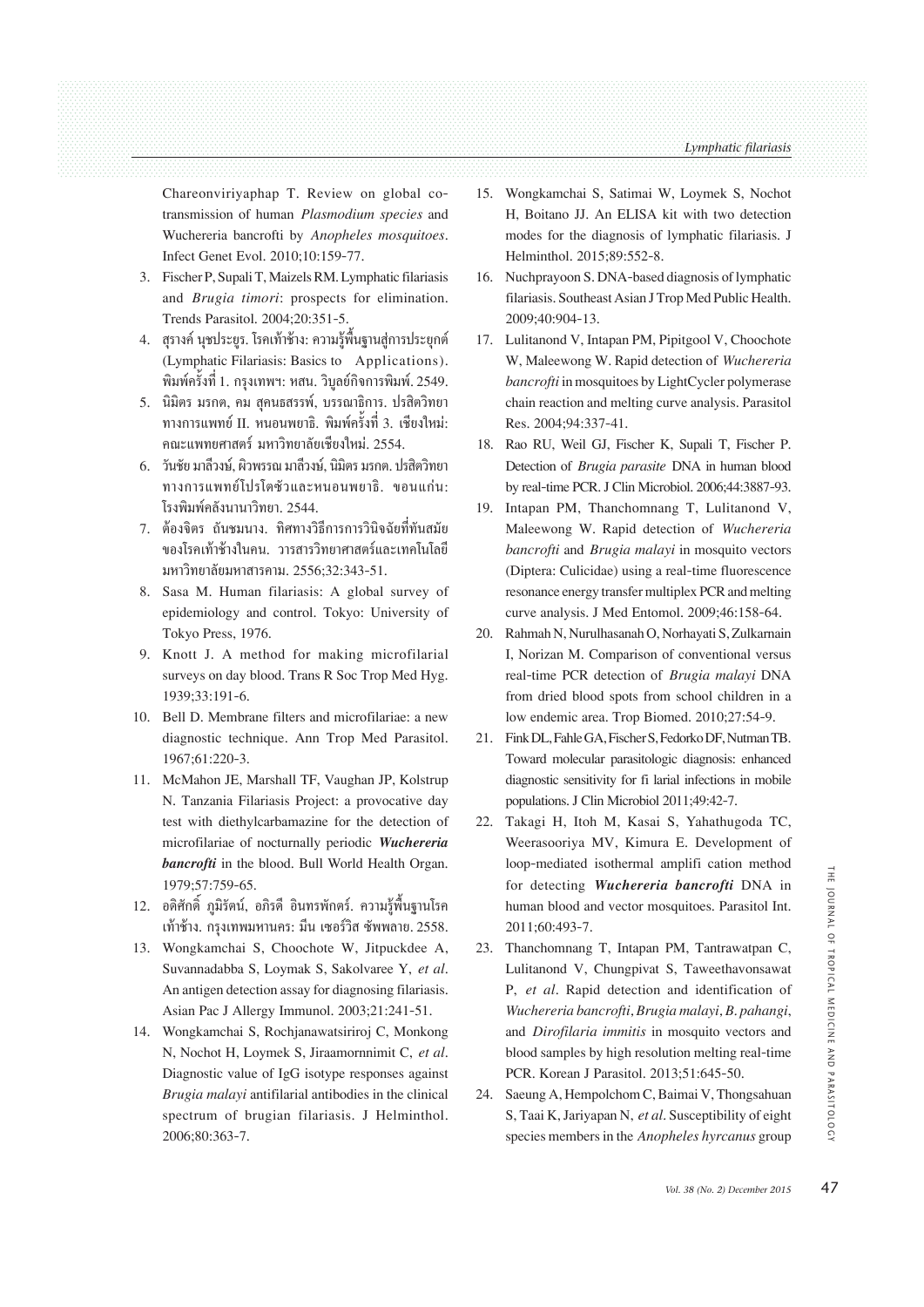to nocturnally subperiodic Brugia malayi. Parasit Vectors, 2013;6:5.

- 25. Christensen BM, Li J, Chen CC, Nappi, Melanization immune responses in mosquito vectors. Trends Parasitol. 2005;21:192-9.
- 26. Hillyer JF. Mosquito immunity. Adv Exp Med Biol. 2010:708:218-38.
- 27. Chaithong U. Immune response in mosquitoes, Ph.D. Thesis, Liver School of Tropical Medicine. 1990. 190 p.
- 28. Hillyer JF, Christensen BM. Mosquito phenoloxidase and defensin colocalize in melanization innate immune responses. J Histochem Cytochem. 2005;53:689-98.
- 29. Bartholomay LC, Cho WL, Rocheleau TA, Boyle JP, Beck ET, Fuchs JF, et al. Description of the transcriptomes of immune response-activated hemocytes from the mosquito vectors Aedes *aegypti* and Armigeres subalbatus. Infect Immun. 2004:72:4114-26.
- 30. Magalhaes T, Oliveira IF, Melo-Santos MA, Oliveira CM, Lima CA, Ayres CF. Expression of defensin, cecropin, and transferrin in Aedes aegypti (Diptera: Culicidae) infected with *Wuchereria bancrofti* (Spirurida: Onchocercidae), and the abnormal development of nematodes in the mosquito. Exp Parasitol. 2008;120:364-71.
- 31. Bartholomay LC, Mayhew GF, Fuchs JF, Rocheleau TA, Erickson SM, Aliota MT, Christensen BM, Profiling infection responses in the haemocytes of the mosquito, Aedes aegypti. Insect Mol Biol. 2007:16:761-76.
- 32. Hillyer JF, Strand MR. Mosquito hemocytemediated immune responses. Curr Opin Insect Sci. 2014:3:14-21.
- 33. Strand MR. The insect cellular immune response. Insect Sci. 2008:15:1-14.
- 34. Gupta AP. Cellular elements in the hemolymph. In: Kerkut GA, Gilbert LI (Eds.), comprehensive insect physiology biochemistry and pharmacology, Pergamon Press. 1985. pp. 402-44. 48 *Vol. 38 (No. 2) December 2015* THE JOURNAL OF TROPICAL MEDICINE AND PARASITOLOGY
	- 35. Hillyer JF, Christensen BM. Characterization of hemocytes from the yellow fever mosquito, Aedes *aegypti*. Histochem Cell Biol. 2002;117:431-40.
	- 36. Castillo JC, Robertson AE, Strand MR. Characterization of hemocytes from the mosquitoes

*Anopheles gambiae* and *Aedes aegypti*. Insect Biochem Mol Biol. 2006;36:891-903.

- 37. Barillas-Mury C. Paskewitz S. Kanost MR. The immune response of vectors. In: the biology of disease vectors. Marquardt WC et al. (Eds.), second. ed., Elsevier Academic Press. 2005. pp. 363-76.
- 38. Clements AN. The biology of mosquitoes: transmission of viruses and interactions with bacteria. Chapman & Hall, London. 2012. 509 p.
- 39. Forton KF, Christensen BM, Sutherland DR. Ultrastructure of the melanization response of *Aedes trivittatus* against inoculated *Dirofilaria immitis* microfilariae. J Parasitol. 1985:71:331-41.
- 40. Chen CC, Laurence BR. The encapsulation of the sheaths of microfilariae of *Brugia pahangi* in the haemocoel of mosquitoes. J Parasitol. 1985;71:834-6.
- 41. Saeung A, Min GS, Thongsahuan S, Taai K, Songsawatkiat S, Choochote W. Susceptibility of five species members of the Korean Hyrcanus Group to *Brugia malayi*, and hybridization between *B. malayi*-susceptible and -refractory *Anopheles* sinensis strains. Southeast Asian J Trop Med Public Health. 2014;45:588-97.
- 42. Service MW. Mosquitoes (Gulicidea). In Lanes RP. Cross key RW (Editors). Medical insects and Arachnids. London: Chapman and Hall; 1993. 238 pp.
- 43. Jitpakdi A, Choochote W, Panart P, Tookyang B, Panart K. Prajakwong S. Possible transmission of two types of *Wuchereria bancrofti* in Muang District, Chiang Mai Province, northern Thailand. Southeast Asian J Trop Med Public Health. 1998:29:141-3.
- 44. Harinasuta C, Sucharit S, Vutikes S. Experimental studies on potential mosquito vectors of bancroftian filariasis. Southeast Asian J. Trop. Med. Public Health. 1971;2:102-3.
- 45. Choochote W, Keha P, Sukhavat K, Khamboonruang C, Sukontason K. Aedes (Finlaya) togoi Theobald 1907, Chanthaburi strain, a laboratory vector in studies of filariasis in Thailand. Southeast Asian J Trop Med Public Health, 1987;18:259-60.
- 46. Pothikasikorn J, Bangs MJ, Boonplueang R, Chareonviriyaphap T. Susceptibility of various mosquitoes of Thailand to nocturnal subperiodic *Wuchereria bancrofti.* J Vector Ecol. 2008:33:313-20.
- 47. Chaithong U, Choochote W, Thitasut P, Siriprasert